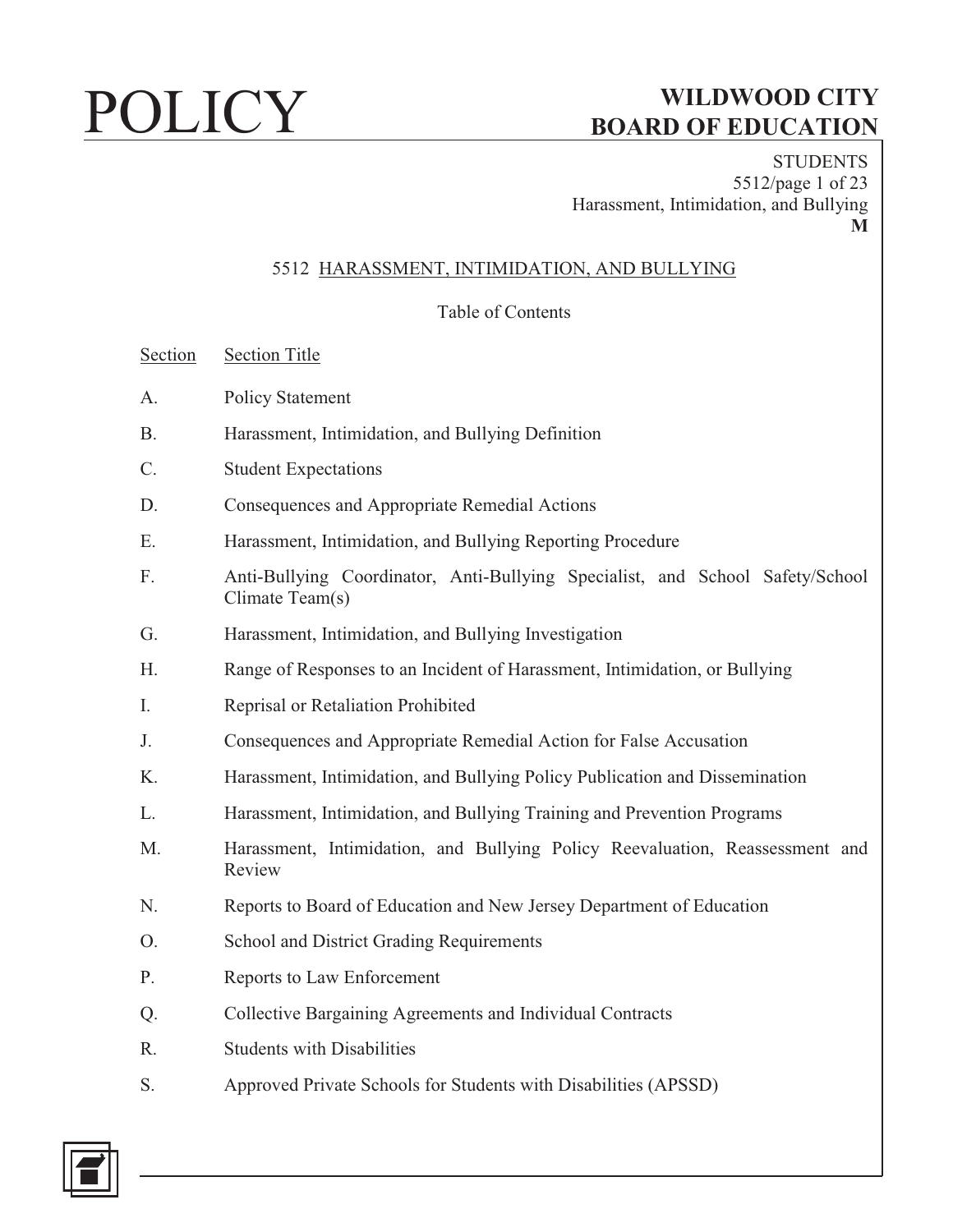**STUDENTS** 5512/page 2 of 23 Harassment, Intimidation, and Bullying

### A. Policy Statement

The Board of Education prohibits acts of harassment, intimidation, or bullying of a student. A safe and civil environment in school is necessary for students to learn and achieve high academic standards. Harassment, intimidation, or bullying, like other disruptive or violent behaviors, is conduct that disrupts both a student's ability to learn and a school's ability to educate its students in a safe and disciplined environment. Harassment, intimidation, or bullying is unwanted, aggressive behavior that may involve a real or perceived power imbalance. Since students learn by example, school administrators, faculty, staff and volunteers should be commended for demonstrating appropriate behavior, treating others with civility and respect, and refusing to tolerate harassment, intimidation, or bullying.

For the purposes of this Policy, the term "parent," pursuant to N.J.A.C. 6A:16-1.3, means the natural parent(s) or adoptive parent(s), legal guardian(s), foster parent(s), or parent surrogate(s) of a student. Where parents are separated or divorced, "parent" means the person or agency which has legal custody of the student, as well as the natural or adoptive parent(s) of the student, provided such parental rights have not been terminated by a court of appropriate jurisdiction.

B. Harassment, Intimidation, and Bullying Definition

"Harassment, intimidation, or bullying" means any gesture, any written, verbal or physical act, or any electronic communication, as defined in N.J.S.A. 18A:37-14, whether it be a single incident or a series of incidents that:

- 1. Is reasonably perceived as being motivated by either any actual or perceived characteristic, such as race, color, religion, ancestry, national origin, gender, sexual orientation, gender identity and expression, or a mental, physical or sensory disability, or by any other distinguishing characteristic;
- 2. Takes place on school property, at any school-sponsored function, on a school bus, or off school grounds, as provided for in N.J.S.A. 18A:37-15.3;
- 3. Substantially disrupts or interferes with the orderly operation of the school or the rights of other students; and that
	- a. A reasonable person should know, under the circumstances, that the act(s) will have the effect of physically or emotionally harming a student or damaging the student's property, or placing a student in reasonable fear of physical or emotional harm to his/her person or damage to his/her property; or

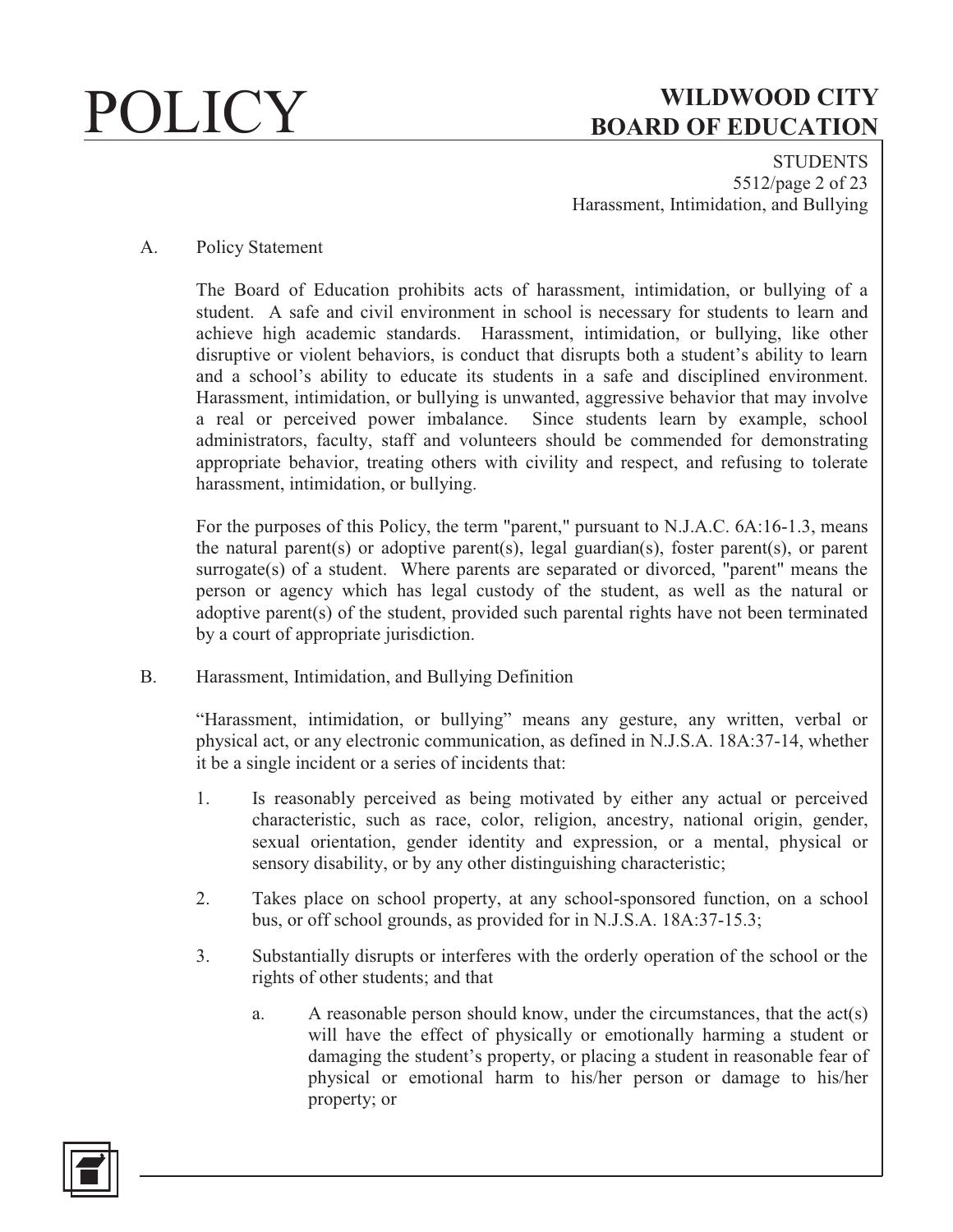**STUDENTS** 5512/page 3 of 23 Harassment, Intimidation, and Bullying

- b. Has the effect of insulting or demeaning any student or group of students; or
- c. Creates a hostile educational environment for the student by interfering with a student's education or by severely or pervasively causing physical or emotional harm to the student.

Schools are required to address harassment, intimidation, and bullying occurring off school grounds, when there is a nexus between the harassment, intimidation, and bullying and the school (e.g., the harassment, intimidation, or bullying substantially disrupts or interferes with the orderly operation of the school or the rights of other students).

"Electronic communication" means a communication transmitted by means of an electronic device, including, but not limited to: a telephone, cellular phone, computer, or pager.

C. Student Expectations

The Board expects students to conduct themselves in keeping with their levels of development, maturity and demonstrated capabilities with proper regard for the rights and welfare of other students and school staff, the educational purpose underlying all school activities and the care of school facilities and equipment consistent with the Code of Student Conduct.

The Board believes that standards for student behavior must be set cooperatively through interaction among the students, parents, school employees, school administrators, school volunteers, and community representatives, producing an atmosphere that encourages students to grow in self-discipline. The development of this atmosphere requires respect for self and others, as well as for school district and community property on the part of students, staff, and community members.

Students are expected to behave in a way that creates a supportive learning environment. The Board believes the best discipline is self-imposed, and it is the responsibility of staff to use instances of violations of the Code of Student Conduct as opportunities to help students learn to assume and accept responsibility for their behavior and the consequences of their behavior. Staff members who interact with students shall apply best practices designed to prevent student conduct problems and foster students' abilities to grow in self-discipline.

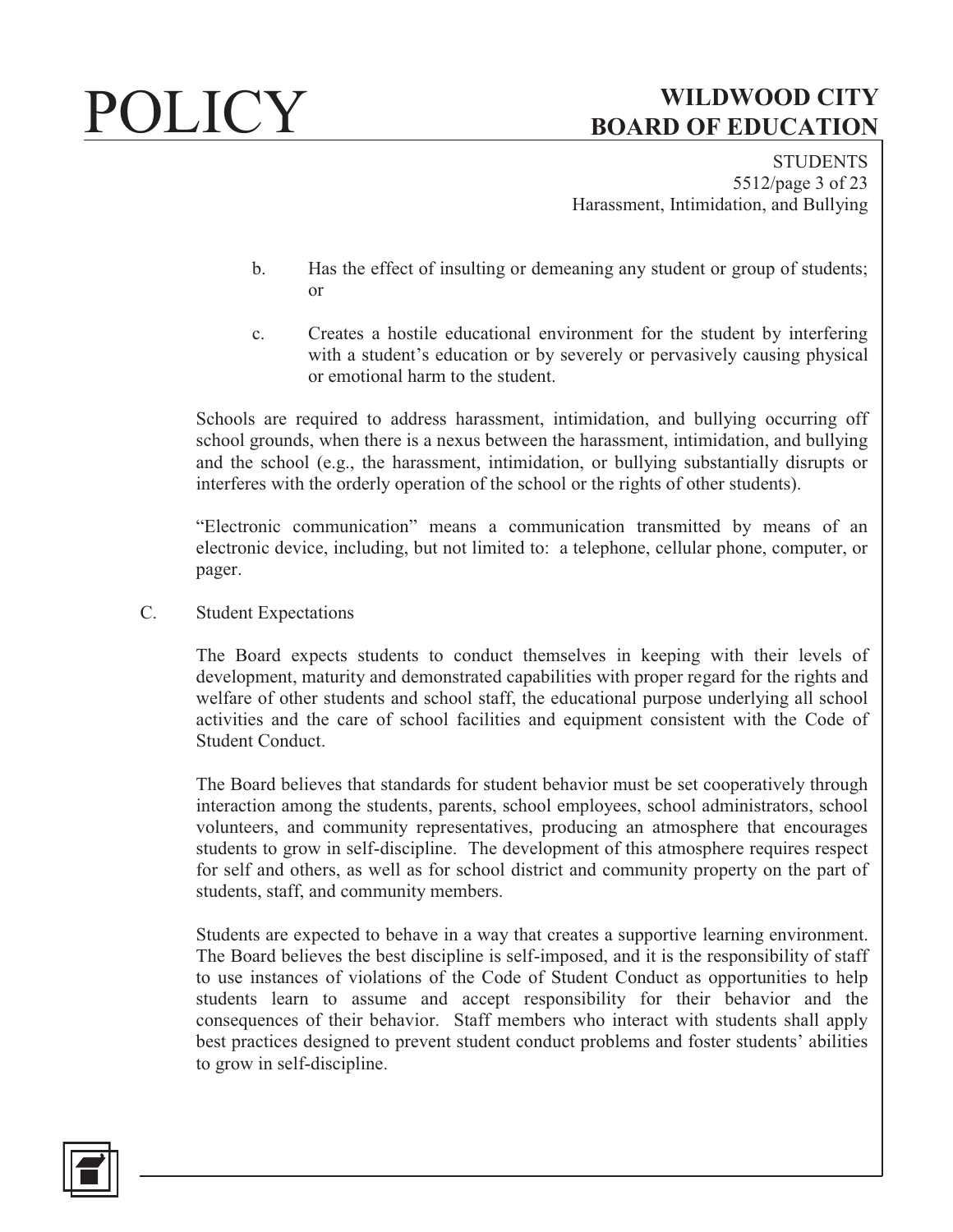**STUDENTS** 5512/page 4 of 23 Harassment, Intimidation, and Bullying

The Board expects that students will act in accordance with the student behavioral expectations and standards regarding harassment, intimidation, and bullying, including:

- 1. Student responsibilities (e.g., requirements for students to conform to reasonable standards of socially accepted behavior; respect the person, property and rights of others; obey constituted authority; and respond to those who hold that authority);
- 2. Appropriate recognition for positive reinforcement for good conduct, selfdiscipline, and good citizenship;
- 3. Student rights; and
- 4. Sanctions and due process for violations of the Code of Student Conduct.

Pursuant to N.J.S.A. 18A:37-15(a) and N.J.A.C. 6A:16-7.1(a)1, the district has involved a broad-base of school and community members, including parents, students, instructional staff, student support services staff, school administrators, and school volunteers, as well as community organizations, such as faith-based, health and human service, business and law enforcement, in the development of this Policy. Based on locally determined and accepted core ethical values adopted by the Board, pursuant to N.J.A.C. 6A:16-7.1(a)2, the Board must develop guidelines for student conduct pursuant to N.J.A.C. 6A:16-7.1. These guidelines for student conduct will take into consideration the developmental ages of students, the severity of the offenses and students' histories of inappropriate behaviors, and the mission and physical facilities of the individual school(s) in the district. This Policy requires all students in the district to adhere to the rules established by the school district and to submit to the remedial and consequential measures that are appropriately assigned for infractions of these rules.

Pursuant to N.J.A.C. 6A:16-7.1, the Superintendent must annually provide to students and their parents the rules of the district regarding student conduct. Provisions shall be made for informing parents whose primary language is other than English.

The district prohibits active or passive support for acts of harassment, intimidation, or bullying. Students are encouraged to support other students who:

- 1. Walk away from acts of harassment, intimidation, and bullying when they see them;
- 2. Constructively attempt to stop acts of harassment, intimidation, or bullying;

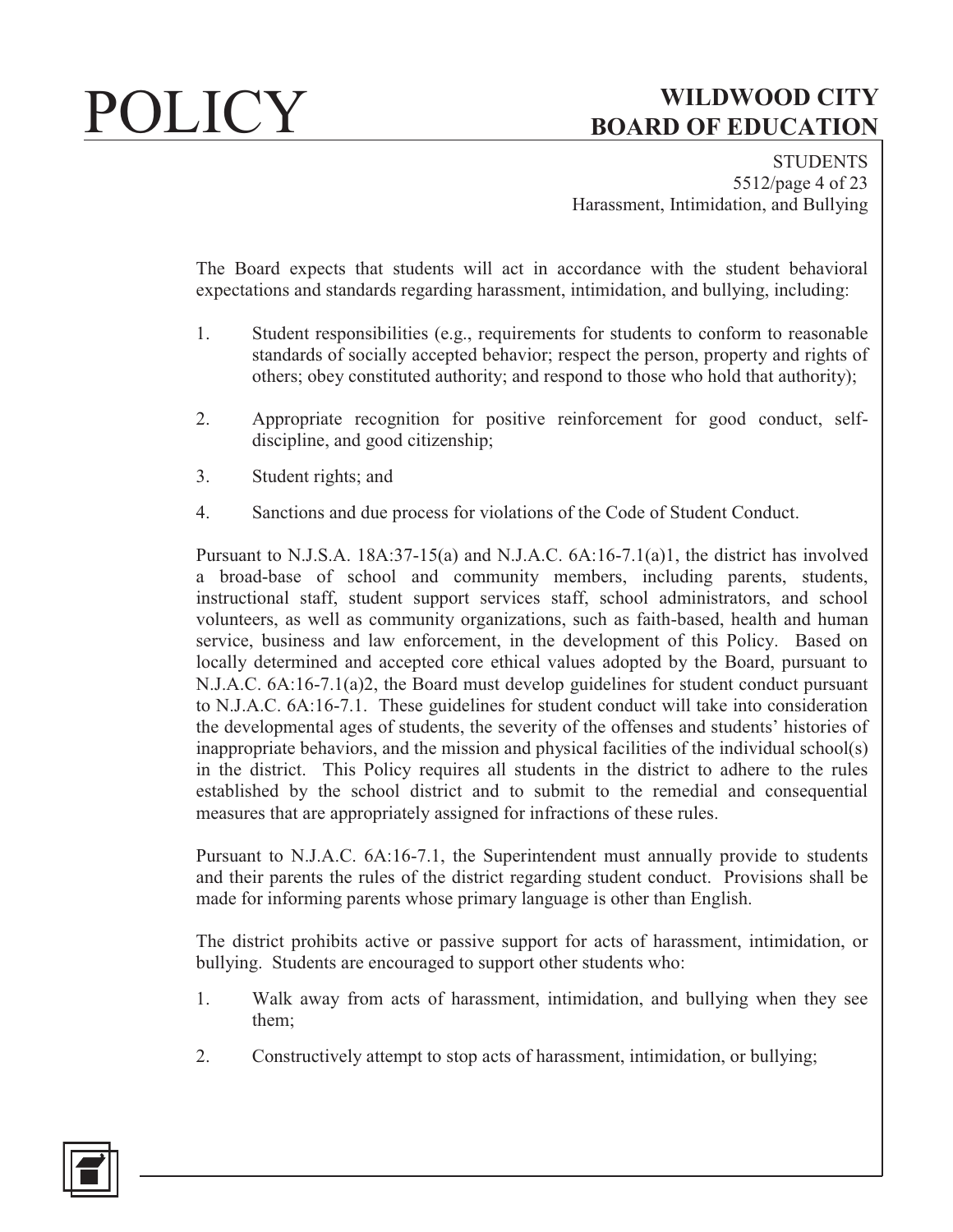**STUDENTS** 5512/page 5 of 23 Harassment, Intimidation, and Bullying

- 3. Provide support to students who have been subjected to harassment, intimidation, or bullying; and
- 4. Report acts of harassment, intimidation, and bullying to the designated school staff member.
- D. Consequences and Appropriate Remedial Actions

Consequences and Appropriate Remedial Actions – Students

The Board of Education requires its school administrators to implement procedures that ensure both the appropriate consequences and remedial responses for students who commit one or more acts of harassment, intimidation, or bullying, consistent with the Code of Student Conduct. The following factors, at a minimum, shall be given full consideration by school administrators in the implementation of appropriate consequences and remedial measures for each act of harassment, intimidation, or bullying by students.

Appropriate remedial action for a student who commits an act of harassment, intimidation, or bullying that takes into account the nature of the behavior; the nature of the student's disability, if any, and to the extent relevant; the developmental age of the student; and the student's history of problem behaviors and performance. The appropriate remedial action may also include a behavioral assessment or evaluation including, but not limited to, a referral to the Child Study Team as appropriate; and supportive interventions and referral services, including those at N.J.A.C. 6A:16-8.

Factors for Determining Consequences – Student Considerations

- 1. Age, developmental and maturity levels of the parties involved and their relationship to the school district;
- 2. Degrees of harm;
- 3. Surrounding circumstances;
- 4. Nature and severity of the behavior(s);
- 5. Incidences of past or continuing patterns of behavior;
- 6. Relationships between the parties involved; and
- 7. Context in which the alleged incidents occurred.

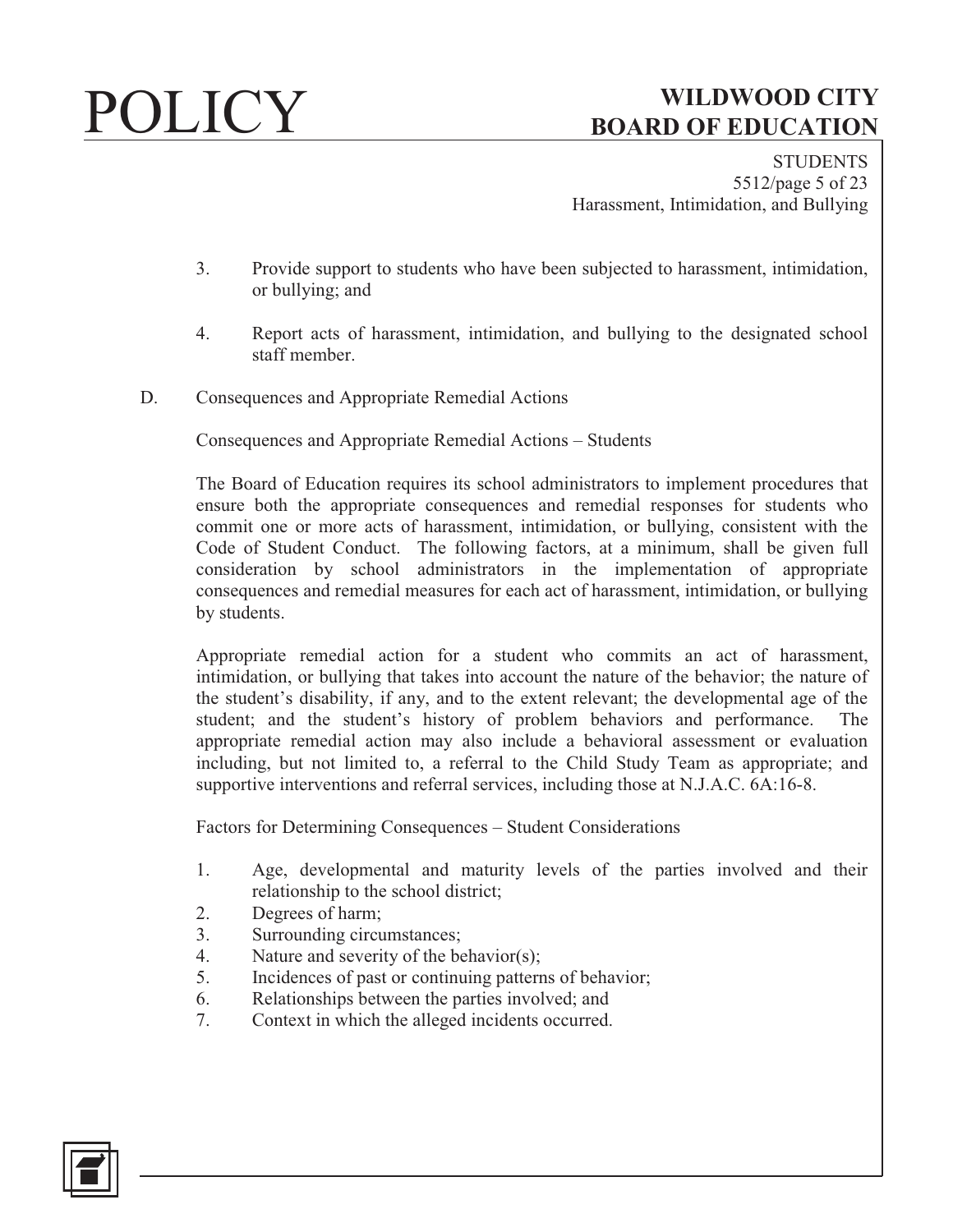**STUDENTS** 5512/page 6 of 23 Harassment, Intimidation, and Bullying

Factors for Determining Consequences – School Considerations

- 1. School culture, climate, and general staff management of the learning environment;
- 2. Social, emotional, and behavioral supports;
- 3. Student-staff relationships and staff behavior toward the student;
- 4. Family, community, and neighborhood situation; and
- 5. Alignment with Board policy and regulations/procedures.

Factors for Determining Remedial Measures

### Personal

- 1. Life skill deficiencies;
- 2. Social relationships;
- 3. Strengths;
- 4. Talents;
- 5. Interests;
- 6. Hobbies;
- 7. Extra-curricular activities;
- 8. Classroom participation;
- 9. Academic performance; and
- 10. Relationship to students and the school district.

### Environmental

- 1. School culture;
- 2. School climate;
- 3. Student-staff relationships and staff behavior toward the student;
- 4. General staff management of classrooms or other educational environments;
- 5. Staff ability to prevent and manage difficult or inflammatory situations;
- 6. Social-emotional and behavioral supports;
- 7. Social relationships;
- 8. Community activities;
- 9. Neighborhood situation; and
- 10. Family situation.

Consequences for a student who commits one or more acts of harassment, intimidation, or bullying may range from positive behavioral interventions up to and including

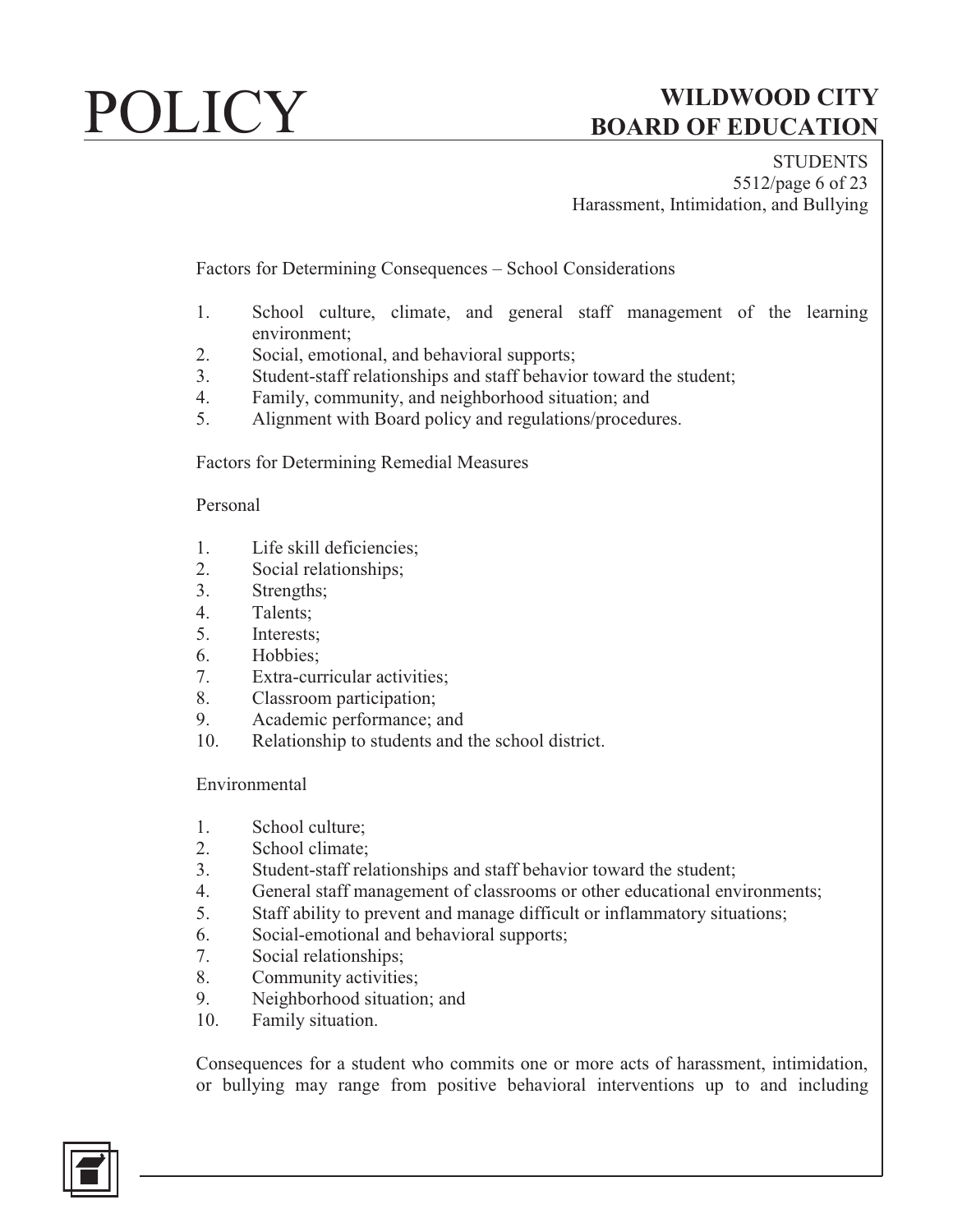**STUDENTS** 5512/page 7 of 23 Harassment, Intimidation, and Bullying

suspension or expulsion of students, as set forth in the Board's approved Code of Student Conduct pursuant to N.J.A.C. 6A:16-7.1. Consequences for a student who commits an act of harassment, intimidation, or bullying are those that are varied and graded according to the nature of the behavior; the nature of the student's disability, if any, and to the extent relevant; the developmental age of the student; and the student's history of problem behaviors and performance consistent with the Board's approved Code of Student Conduct and N.J.A.C. 6A:16-7, Student Conduct. The use of negative consequences should occur in conjunction with remediation and not be relied upon as the sole intervention approach.

Remedial measures shall be designed to correct the problem behavior, prevent another occurrence of the problem, protect and provide support for the victim of the act, and take corrective action for documented systemic problems related to harassment, intimidation, or bullying. The consequences and remedial measures may include, but are not limited to, the examples listed below:

Examples of Consequences

- 1. Admonishment;
- 2. Temporary removal from the classroom;
- 3. Deprivation of privileges;
- 4. Classroom or administrative detention;
- 5. Referral to disciplinarian;
- 6. In-school suspension;
- 7. Out-of-school suspension (short-term or long-term);
- 8. Reports to law enforcement or other legal action; or
- 9. Expulsion.

Examples of Remedial Measures

Personal – Student Exhibiting Bullying Behavior

- 1. Develop a behavioral contract with the student. Ensure the student has a voice in the outcome and can identify ways he or she can solve the problem and change behaviors;
- 2. Meet with parents to develop a family agreement to ensure the parent and the student understand school rules and expectations;
- 3. Explain the long-term negative consequences of harassment, intimidation, and bullying on all involved;

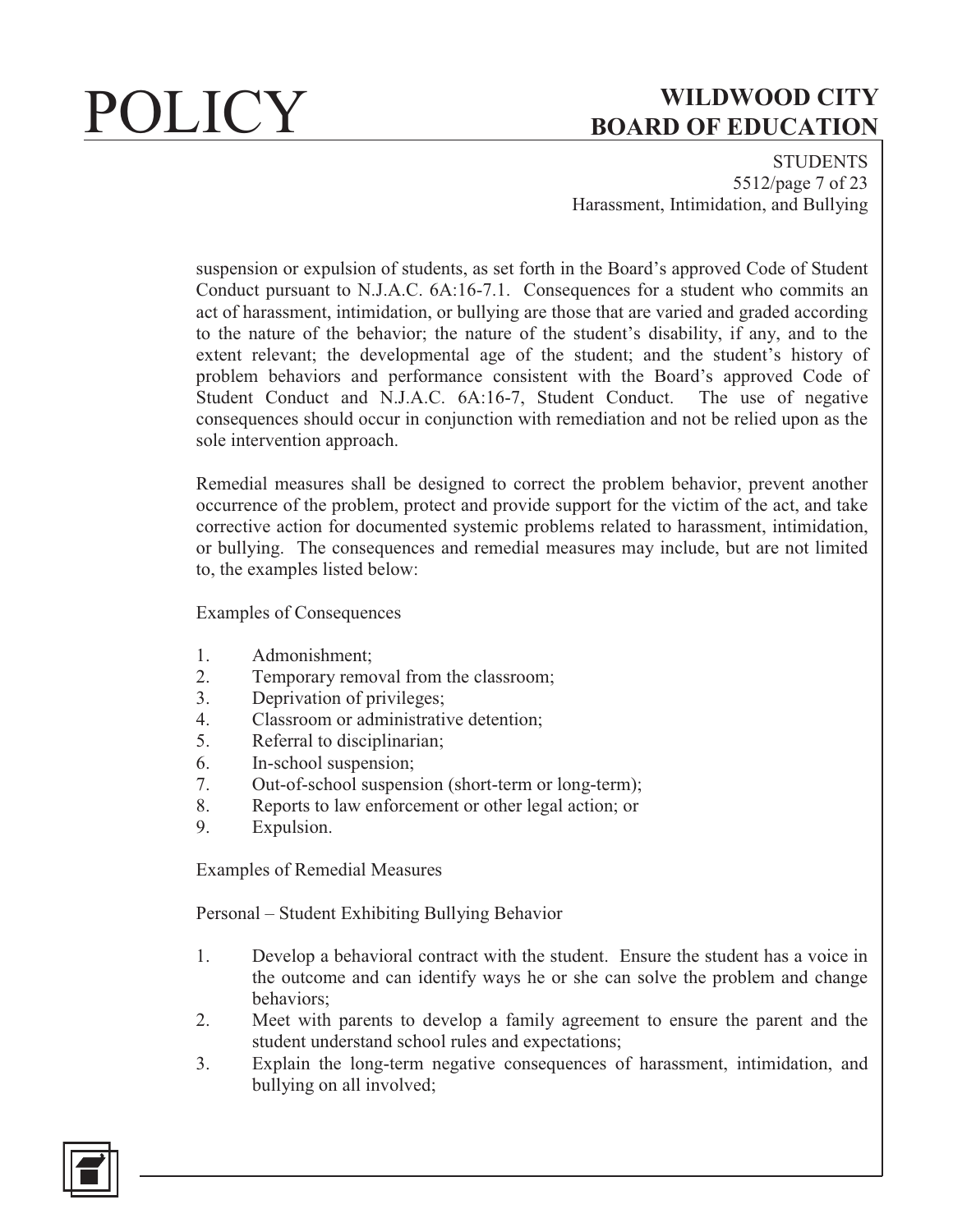**STUDENTS** 5512/page 8 of 23 Harassment, Intimidation, and Bullying

- 4. Ensure understanding of consequences, if harassment, intimidation, and bullying behavior continues;
- 5. Meet with school counselor, school social worker, or school psychologist to decipher mental health issues (e.g., what is happening and why?);
- 6. Develop a learning plan that includes consequences and skill building;
- 7. Consider wrap-around support services or after-school programs or services;
- 8. Provide social skill training, such as impulse control, anger management, developing empathy, and problem solving;
- 9. Arrange for an apology, preferably written;
- 10. Require a reflective essay to ensure the student understands the impact of his or her actions on others;
- 11. Have the student research and teach a lesson to the class about bullying, empathy, or a similar topic;
- 12. Arrange for restitution (i.e., compensation, reimbursement, amends, repayment), particularly when personal items were damaged or stolen;
- 13. Explore age-appropriate restorative (i.e., healing, curative, recuperative) practices; and
- 14. Schedule a follow-up conference with the student.

Personal – Target/Victim

- 1. Meet with a trusted staff member to explore the student's feelings about the incident;
- 2. Develop a plan to ensure the student's emotional and physical safety at school;
- 3. Have the student meet with the school counselor or school social worker to ensure he or she does not feel responsible for the bullying behavior;
- 4. Ask students to log behaviors in the future;
- 5. Help the student develop skills and strategies for resisting bullying; and
- 6. Schedule a follow-up conference with the student.

Parents, Family, and Community

- 1. Develop a family agreement;
- 2. Refer the family for family counseling; and
- 3. Offer parent education workshops related to bullying and social-emotional learning.

Examples of Remedial Measures – Environmental (Classroom, School Building, or School District)

- 1. Analysis of existing data to identify bullying issues and concerns;
- 2. Use of findings from school surveys (e.g., school climate surveys);

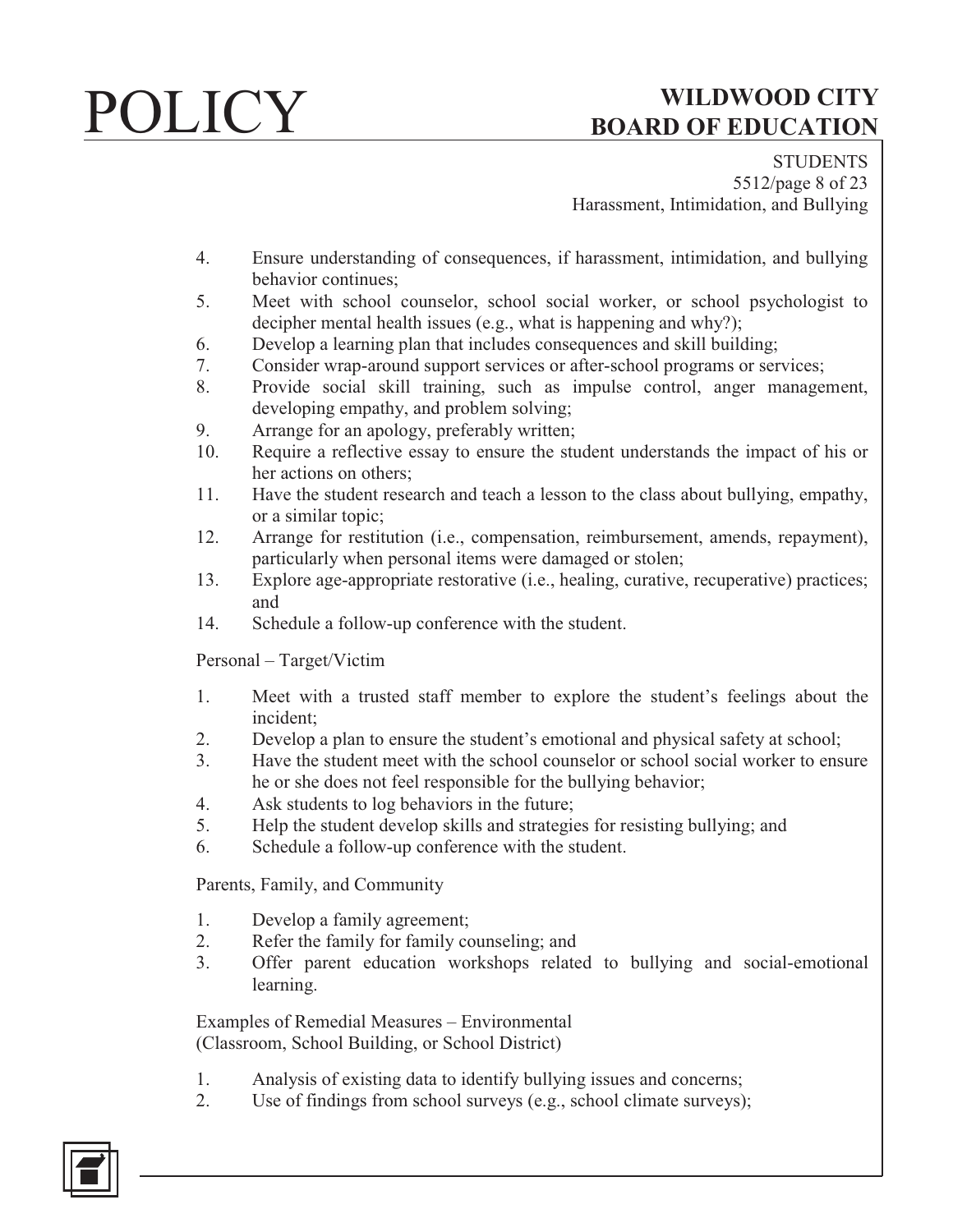**STUDENTS** 5512/page 9 of 23 Harassment, Intimidation, and Bullying

- 3. Focus groups;
- 4. Mailings postal and email;
- 5. Cable access television;
- 6. School culture change;
- 7. School climate improvement;
- 8. Increased supervision in "hot spots" (e.g., locker rooms, hallways, playgrounds, cafeterias, school perimeters, buses);
- 9. Adoption of evidence-based systemic bullying prevention practices and programs;
- 10. Training for all certificated and non-certificated staff to teach effective prevention and intervention skills and strategies;
- 11. Professional development plans for involved staff;
- 12. Participation of parents and other community members and organizations (e.g., Parent Teacher Associations, Parent Teacher Organizations) in the educational program and in problem-solving bullying issues;
- 13. Formation of professional learning communities to address bullying problems;
- 14. Small or large group presentations for fully addressing the actions and the school's response to the actions, in the context of the acceptable student and staff member behavior and the consequences of such actions;
- 15. School policy and procedure revisions;
- 16. Modifications of schedules;
- 17. Adjustments in hallway traffic;
- 18. Examination and adoption of educational practices for actively engaging students in the learning process and in bonding students to pro-social institutions and people;
- 19. Modifications in student routes or patterns traveling to and from school;
- 20. Supervision of student victims before and after school, including school transportation;
- 21. Targeted use of monitors (e.g., hallway, cafeteria, locker room, playground, school perimeter, bus);
- 22. Targeted use of teacher aides;
- 23. Disciplinary action, including dismissal, for school staff who contributed to the problem;
- 24. Supportive institutional interventions, including participation in the Intervention and Referral Services Team, pursuant to N.J.A.C. 6A:16-8;
- 25. Parent conferences;
- 26. Family counseling;
- 27. Development of a general harassment, intimidation, and bullying response plan;
- 28. Behavioral expectations communicated to students and parents;
- 29. Participation of the entire student body in problem-solving harassment, intimidation, and bullying issues;

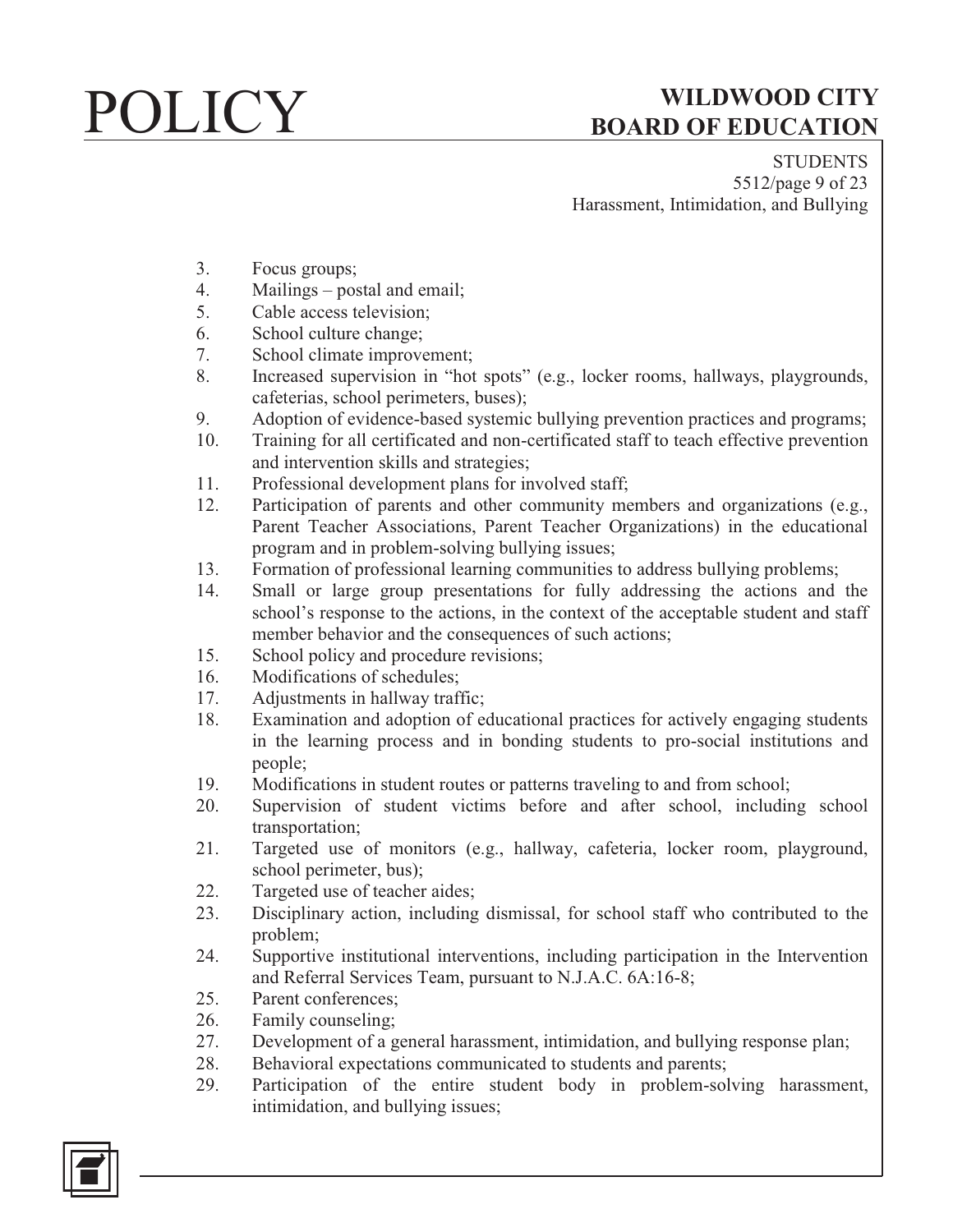**STUDENTS** 5512/page 10 of 23 Harassment, Intimidation, and Bullying

- 30. Recommendations of a student behavior or ethics council;
- 31. Participation in peer support groups;
- 32. School transfers; and
- 33. Involvement of law enforcement officers, including school resource officers and juvenile officers or other appropriate legal action.

Consequences and Appropriate Remedial Actions – Adults

The district will also impose appropriate consequences and remedial actions to an adult who commits an act of harassment, intimidation, or bullying of a student. The consequences may include, but not be limited to: verbal or written reprimand, increment withholding, legal action, disciplinary action, termination, and/or bans from providing services, participating in school district-sponsored programs, or being in school buildings or on school grounds. Remedial measures may include, but not be limited to: in or outof-school counseling, professional development programs, and work environment modifications.

### Target/Victim Support

Districts should identify a range of strategies and resources that will be available to individual victims of harassment, intimidation, and bullying, and respond in a manner that provides relief to victims and does not stigmatize victims or further their sense of persecution. The type, diversity, location, and degree of support are directly related to the student's perception of safety.

Sufficient safety measures should be undertaken to ensure the victims' physical and social-emotional well-being and their ability to learn in a safe, supportive, and civil educational environment.

Examples of support for student victims of harassment, intimidation, and bullying include:

- 1. Teacher aides;
- 2. Hallway and playground monitors;
- 3. Partnering with a school leader;
- 4. Provision of an adult mentor;
- 5. Assignment of an adult "shadow" to help protect the student;
- 6. Seating changes;
- 7. Schedule changes;
- 8. School transfers;

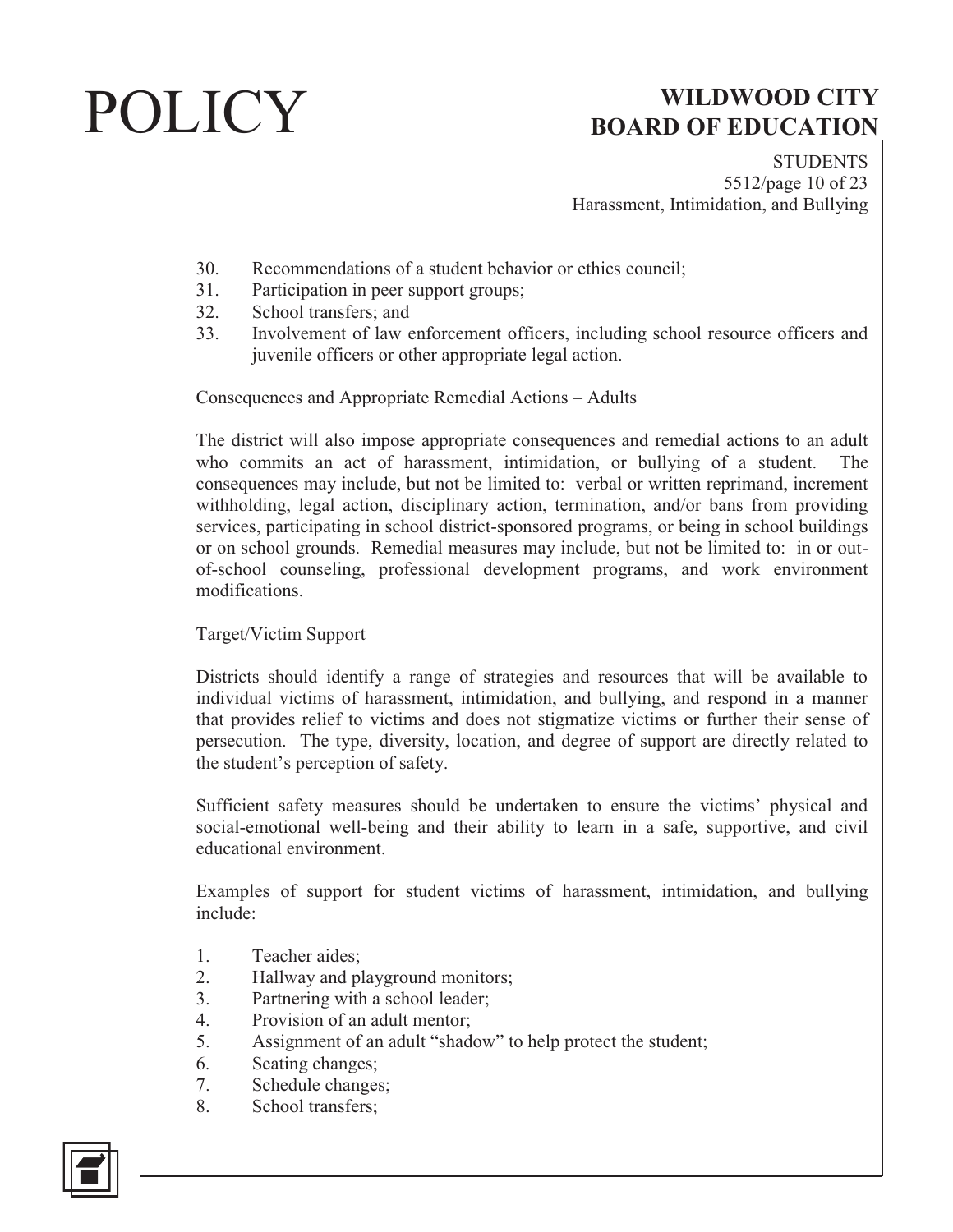**STUDENTS** 5512/page 11 of 23 Harassment, Intimidation, and Bullying

- 9. Before- and after-school supervision;
- 10. School transportation supervision;
- 11. Counseling; and
- 12. Treatment or therapy.

### E. Harassment, Intimidation, and Bullying Reporting Procedure

The Board of Education requires the Principal at each school to be responsible for receiving complaints alleging violations of this Policy. All Board members, school employees, and volunteers and contracted service providers who have contact with students are required to verbally report alleged violations of this Policy to the Principal or the Principal's designee on the same day when the individual witnessed or received reliable information regarding any such incident. All Board members, school employees, and volunteers and contracted service providers who have contact with students, also shall submit a report in writing to the Principal within two school days of the verbal report.

The Principal or designee will inform the parents of all students involved in alleged incidents, and, as appropriate, may discuss the availability of counseling and other intervention services. The Principal or designee shall take into account the circumstances of the incident when providing notification to parents of all students involved in the reported harassment, intimidation, or bullying incident and when conveying the nature of the incident, including the actual or perceived protected category motivating the alleged offense. The Principal, upon receiving a verbal or written report, may take interim measures to ensure the safety, health, and welfare of all parties pending the findings of the investigation.

Students, parents, and visitors are encouraged to report alleged violations of this Policy to the Principal on the same day when the individual witnessed or received reliable information regarding any such incident.

A person may report, verbally or in writing, an act of harassment, intimidation, or bullying committed by an adult or youth against a student anonymously. The Board will not take formal disciplinary action based solely on the anonymous report.

A Board member or school employee who promptly reports an incident of harassment, intimidation, or bullying and who makes this report in compliance with the procedures set forth in this Policy, is immune from a cause of action for damages arising from any failure to remedy the reported incident.

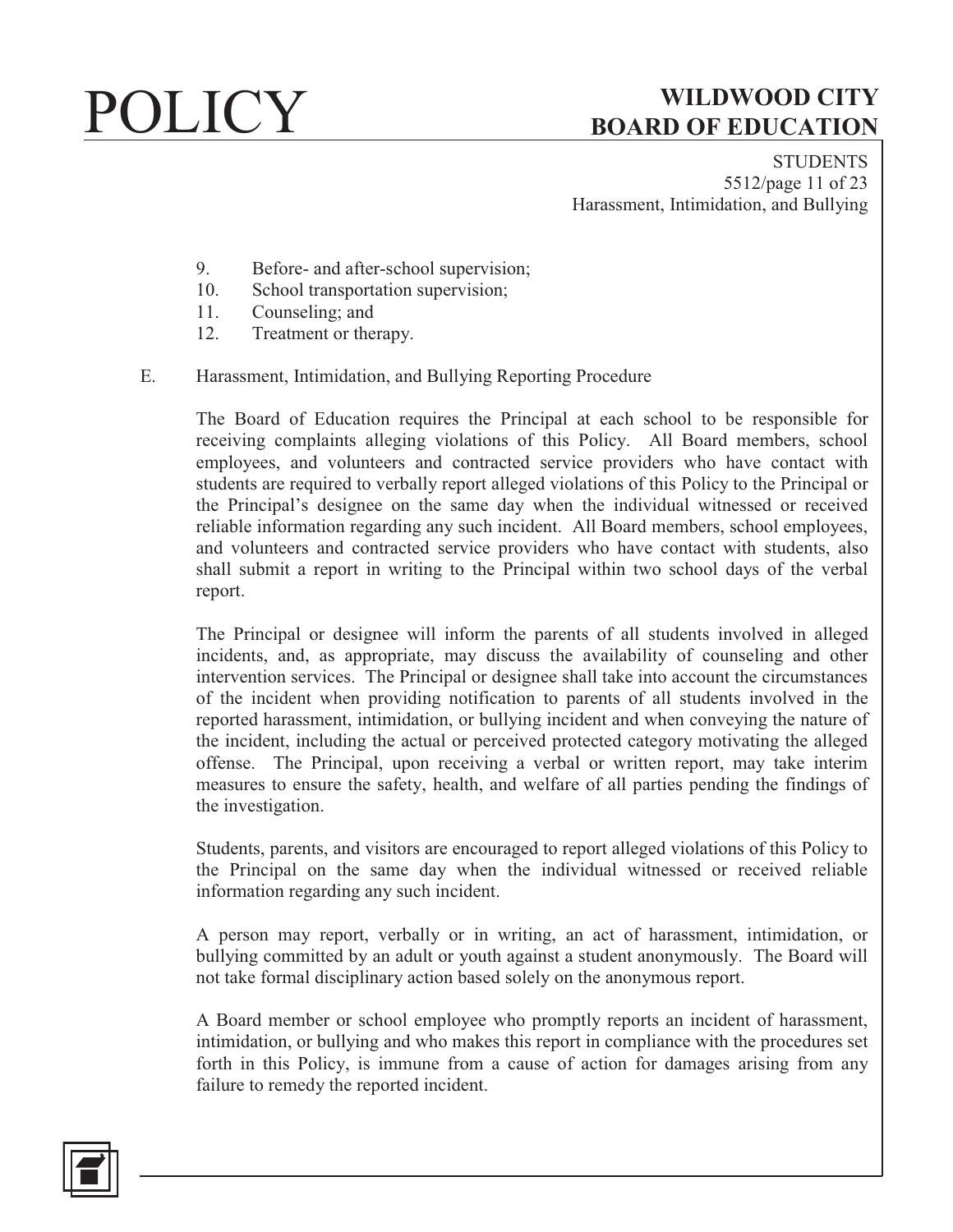**STUDENTS** 5512/page 12 of 23 Harassment, Intimidation, and Bullying

In accordance with the provisions of N.J.S.A. 18A:37-18, the harassment, intimidation, and bullying law does not prevent a victim from seeking redress under any other available law, either civil or criminal, nor does it create or alter any tort liability.

The district may consider every mechanism available to simplify reporting, including standard reporting forms and/or web-based reporting mechanisms. For anonymous reporting, the district may consider locked boxes located in areas of a school where reports can be submitted without fear of being observed.

A school administrator who receives a report of harassment, intimidation, and bullying from a district employee, and fails to initiate or conduct an investigation, or who should have known of an incident of harassment, intimidation, or bullying and fails to take sufficient action to minimize or eliminate the harassment, intimidation, or bullying, may be subject to disciplinary action.

- F. Anti-Bullying Coordinator, Anti-Bullying Specialist, and School Safety/School Climate Team(s)
	- 1. The Superintendent shall appoint a district Anti-Bullying Coordinator. The Superintendent shall make every effort to appoint an employee of the school district to this position.

The district Anti-Bullying Coordinator shall:

- a. Be responsible for coordinating and strengthening the school district's policies to prevent, identify, and address harassment, intimidation, or bullying of students;
- b. Collaborate with school Anti-Bullying Specialists in the district, the Board of Education, and the Superintendent to prevent, identify, and respond to harassment, intimidation, or bullying of students in the district;
- c. Provide data, in collaboration with the Superintendent, to the Department of Education regarding harassment, intimidation, or bullying of students;
- d. Execute such other duties related to school harassment, intimidation, or bullying as requested by the Superintendent; and
- e. Meet at least twice a school year with the school Anti-Bullying Specialist(s) to discuss and strengthen procedures and policies to prevent, identify, and address harassment, intimidation, and bullying in the district.

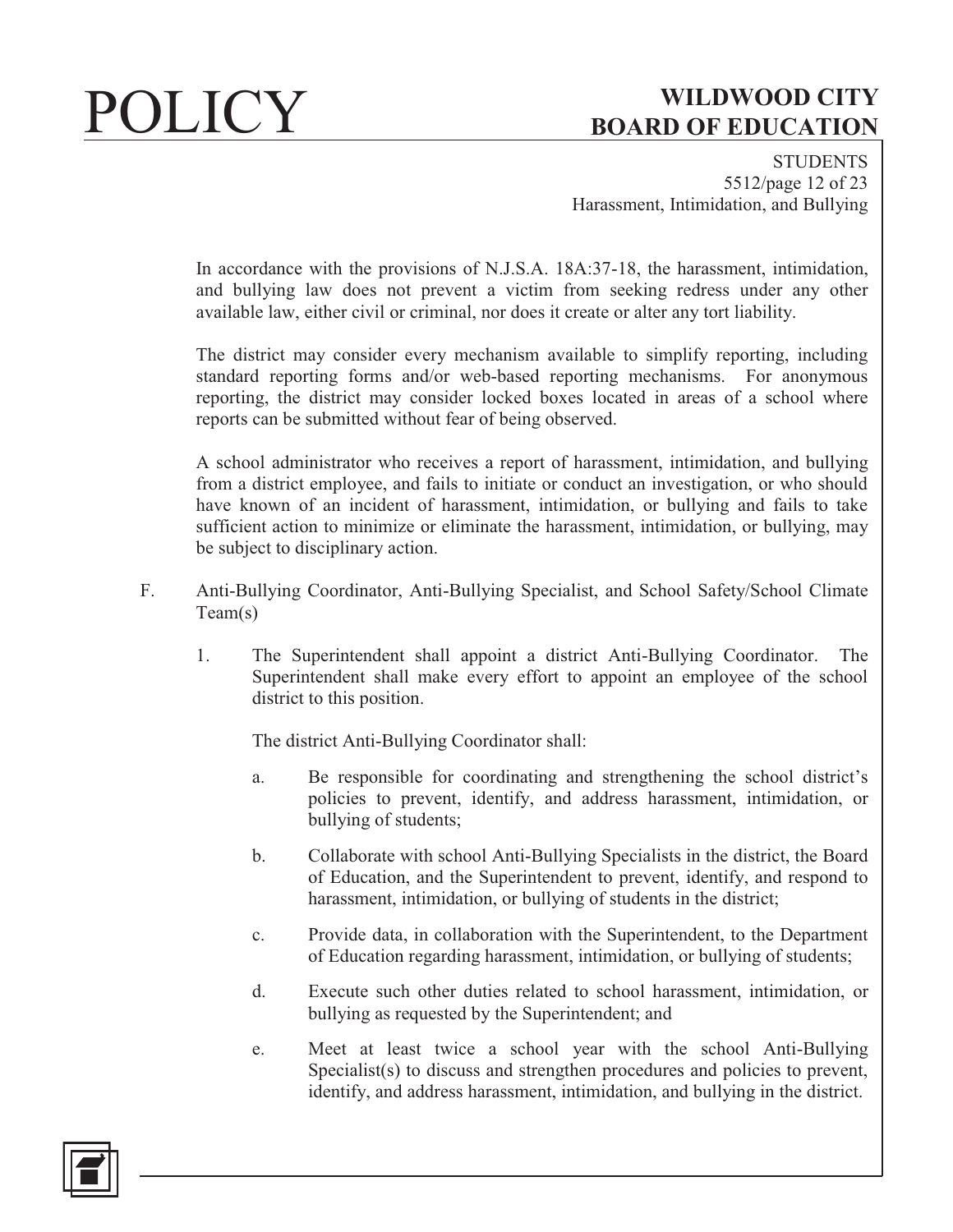**STUDENTS** 5512/page 13 of 23 Harassment, Intimidation, and Bullying

2. The Principal in each school shall appoint a school Anti-Bullying Specialist. The Anti-Bullying Specialist shall be a guidance counselor, school psychologist, or other certified staff member trained to be the Anti-Bullying Specialist from among the currently employed staff in the school.

The school Anti-Bullying Specialist shall:

- a. Chair the School Safety/School Climate Team as provided in N.J.S.A. 18A:37-21;
- b. Lead the investigation of incidents of harassment, intimidation, or bullying in the school; and
- c. Act as the primary school official responsible for preventing, identifying, and addressing incidents of harassment, intimidation, or bullying in the school.
- 3. A School Safety/School Climate Team shall be formed in each school in the district to develop, foster, and maintain a positive school climate by focusing on the on-going systemic operational procedures and educational practices in the school, and to address issues such as harassment, intimidation, or bullying that affect school climate and culture. Each School Safety/School Climate Team shall meet, at a minimum, two times per school year. The School Safety/School Climate Team shall consist of the Principal or the Principal's designee who, if possible, shall be a senior administrator in the school and the following appointees of the Principal: a teacher in the school; a school Anti-Bullying Specialist; a parent of a student in the school; and other members to be determined by the Principal. The school Anti-Bullying Specialist shall serve as the chair of the School Safety/School Climate Team.

The School Safety/School Climate Team shall:

- a. Receive records of all complaints of harassment, intimidation, or bullying of students that have been reported to the Principal;
- b. Receive copies of all reports prepared after an investigation of an incident of harassment, intimidation, or bullying;
- c. Identify and address patterns of harassment, intimidation, or bullying of students in the school;

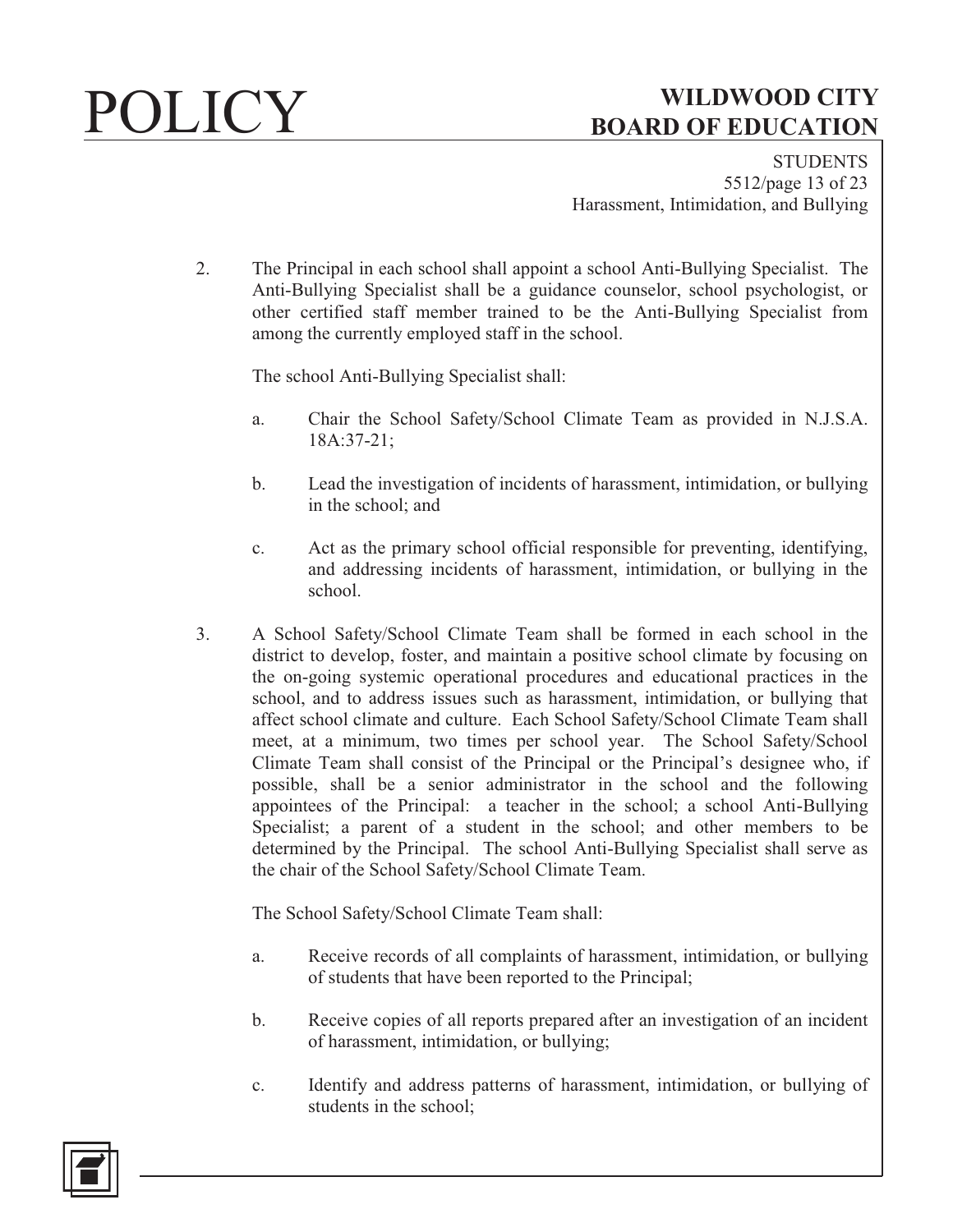**STUDENTS** 5512/page 14 of 23 Harassment, Intimidation, and Bullying

- d. Review and strengthen school climate and the policies of the school in order to prevent and address harassment, intimidation, or bullying of students;
- e. Educate the community, including students, teachers, administrative staff, and parents, to prevent and address harassment, intimidation, or bullying of students;
- f. Participate in the training required pursuant to the provisions of N.J.S.A. 18A:37-13 et seq. and other training which the Principal or the district Anti-Bullying Coordinator may request. The School Safety/School Climate Team shall be provided professional development opportunities that may address effective practices of successful school climate programs or approaches; and
- g. Execute such other duties related to harassment, intimidation, or bullying as requested by the Principal or district Anti-Bullying Coordinator.

Notwithstanding any provision of N.J.S.A. 18A:37-21 to the contrary, a parent who is a member of the School Safety/School Climate Team shall not participate in the activities of the team set forth in 3. a., b., or c. above or any other activities of the team which may compromise the confidentiality of a student, consistent with, at a minimum, the requirements of the Family Educational Rights and Privacy Act (20 U.S.C. Section 1232 and 34 CFR Part 99), N.J.A.C. 6A:32-7, Student Records and N.J.A.C. 6A:14-2.9, Student Records.

G. Harassment, Intimidation, and Bullying Investigation

The Board requires a thorough and complete investigation to be conducted for each report of violations and complaints which either identify harassment, intimidation, or bullying or describe behaviors that indicate harassment, intimidation, or bullying.

However, prior to initiating the investigation, the Principal or designee, in consultation with the Anti-Bullying Specialist, may make a preliminary determination as to whether the reported incident or complaint, assuming all facts presented are true, is a report within the scope of the definition of harassment, intimidation, and bullying under the Anti-Bullying Bill of Rights Act, N.J.S.A. 18A:37-14. The Superintendent or designee may sign-off on the preliminary determination.

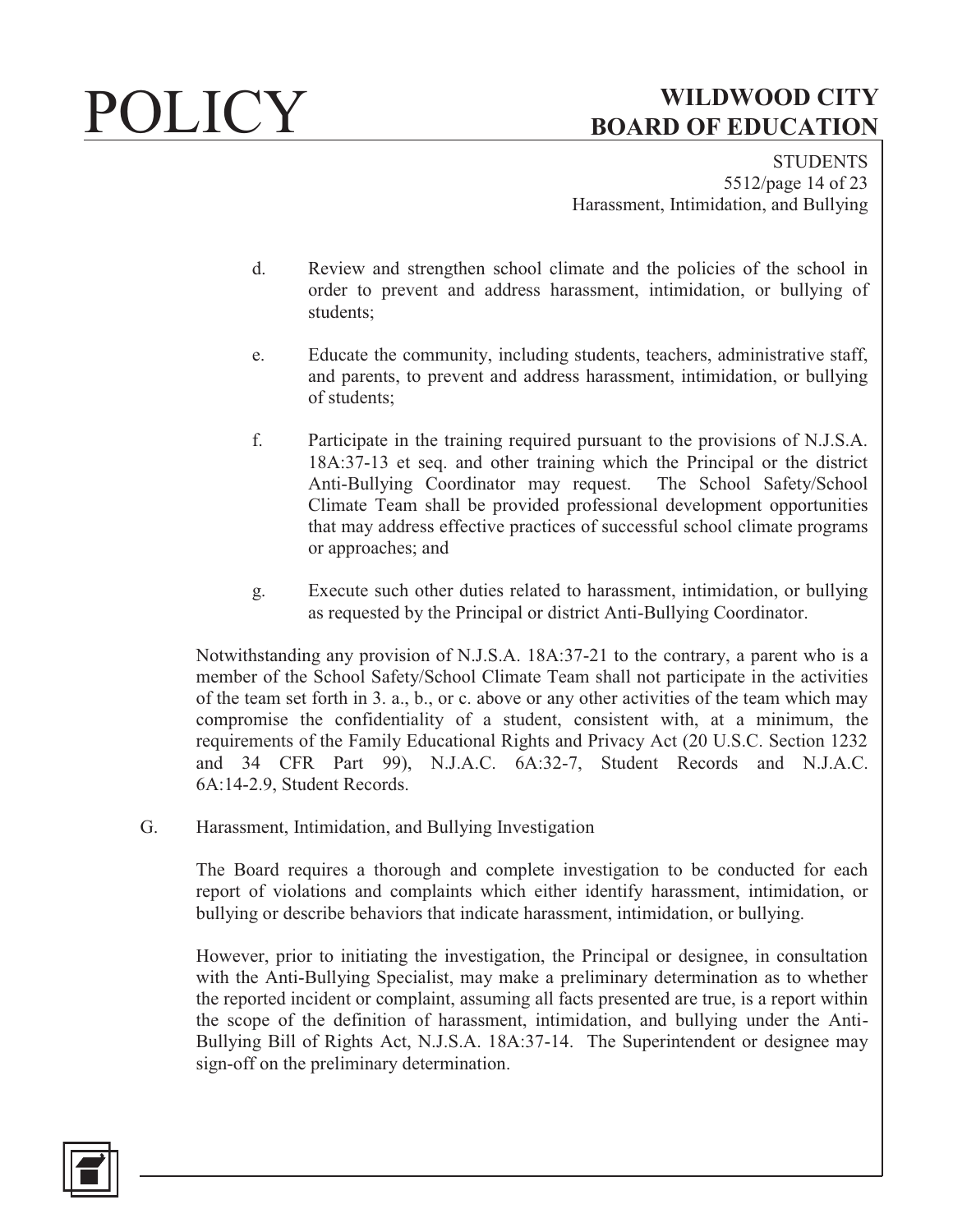**STUDENTS** 5512/page 15 of 23 Harassment, Intimidation, and Bullying

The Principal or designee, upon making a preliminary determination the incident or complaint is not within the scope of the definition of harassment, intimidation, and bullying, shall inform the parents of the parties involved, who may appeal the preliminary determination to the Board of Education and thereafter to the Commissioner of Education in accordance with N.J.A.C.  $6A.3$ .

A Board hearing shall be held within ten business days of receipt of the request for a Board hearing. If the preliminary determination, upon review of the facts presented in the reported incident or complaint, is to continue with the harassment, intimidation, and bullying investigation, the investigation shall be completed in accordance with N.J.S.A. 18A:37-15.b.(6) and this Policy.

The investigation shall be initiated by the Principal or the Principal's designee within one school day of the verbal report of the incident. The investigation shall be conducted by the school Anti-Bullying Specialist in coordination with the Principal. The Principal may appoint additional personnel who are not school Anti-Bullying Specialists to assist with the investigation. Investigations or complaints concerning adult conduct shall not be investigated by a member of the same bargaining unit as the individual who is the subject of the investigation. An investigation concerning a staff member shall not be conducted by a staff member who is supervised by the staff member being investigated or who is an administrator in the district. The Principal or designee, in consultation with the Superintendent or designee, will appoint a staff member to complete these investigations.

The investigation shall be completed and the written findings submitted to the Principal as soon as possible, but not later than ten school days from the date of the written report of the incident. Should information regarding the reported incident and the investigation be received after the end of the ten-day period, the school Anti-Bullying Specialist shall amend the original report of the results of the investigation to ensure there is an accurate and current record of the facts and activities concerning the reported incident.

The Principal shall proceed in accordance with the Code of Student Conduct, as appropriate, based on the investigation findings. The Principal shall submit the report to the Superintendent within two school days of the completion of the investigation and in accordance with the Administrative Procedures Act (N.J.S.A. 52:14B-1 et seq.). As appropriate to the findings from the investigation, the Superintendent shall ensure the Code of Student Conduct has been implemented and may decide to provide intervention services, order counseling, establish training programs to reduce harassment, intimidation, or bullying and enhance school climate, impose discipline, or take or recommend other appropriate action, as necessary.

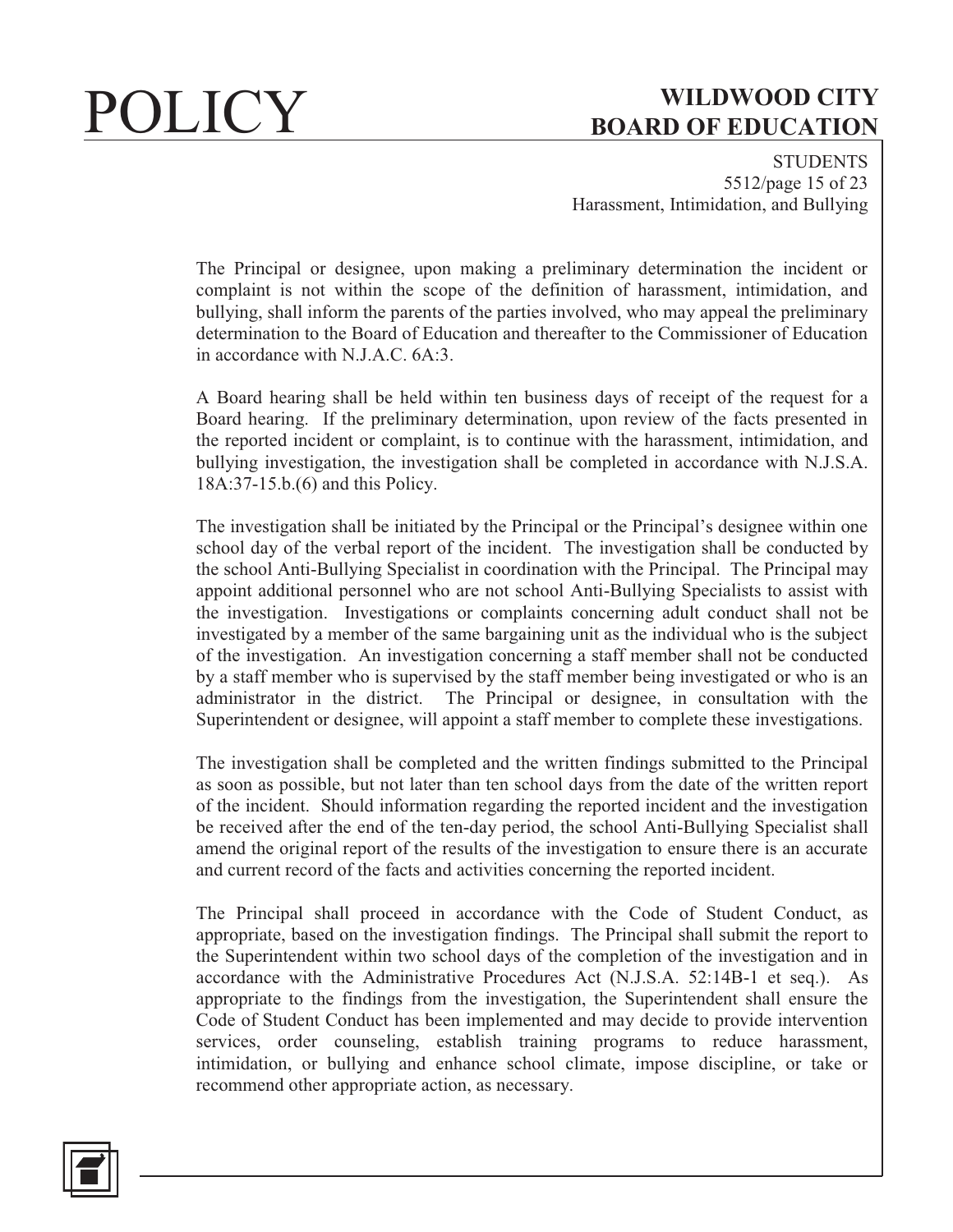**STUDENTS** 5512/page 16 of 23 Harassment, Intimidation, and Bullying

The Superintendent shall report the results of each investigation to the Board of Education no later than the date of the regularly scheduled Board of Education meeting following the completion of the investigation. The Superintendent's report shall include information on any consequences imposed under the Code of Student Conduct, any services provided, training established, or other action taken or recommended by the Superintendent.

Parents of involved student offenders and targets/victims shall be provided with information about the investigation, in accordance with Federal and State law and regulation. The information to be provided to parents shall include the nature of the investigation, whether the district found evidence of harassment, intimidation, or bullying, and whether consequences were imposed or services provided to address the incident of harassment, intimidation, or bullying. This information shall be provided in writing within five school days after the results of the investigation are reported to the Board of Education.

A parent may request a hearing before the Board of Education after receiving the written information about the investigation. Any request for such a hearing shall be filed with the Board Secretary no later than sixty calendar days after the written information is provided to the parents. The hearing shall be held within ten business days of the request. The Board of Education shall conduct the hearing in executive session, pursuant to the Open Public Meetings Act (N.J.S.A. 10:4-1 et seq.), to protect the confidentiality of the students. At the hearing, the Board may hear testimony from and consider information provided by the school Anti-Bullying Specialist and others, as appropriate, regarding the incident, the findings from the investigation of the incident, recommendations for consequences or services, and any programs instituted to reduce such incidents, prior to rendering a determination.

At the regularly scheduled Board of Education meeting following its receipt of the Superintendent's report on the results of the investigations to the Board or following a hearing in executive session, the Board shall issue a decision, in writing, to affirm, reject, or modify the Superintendent's decision. The Board's decision may be appealed to the Commissioner of Education, in accordance with N.J.A.C. 6A:3, Controversies and Disputes, no later than ninety days after issuance of the Board of Education's decision.

A parent, student, or organization may file a complaint with the Division on Civil Rights within one hundred eighty days of the occurrence of any incident of harassment, intimidation, or bullying based on membership in a protected group as enumerated in the "Law Against Discrimination," P.L.1945, c.169 (C.10:5-1 et seq.).

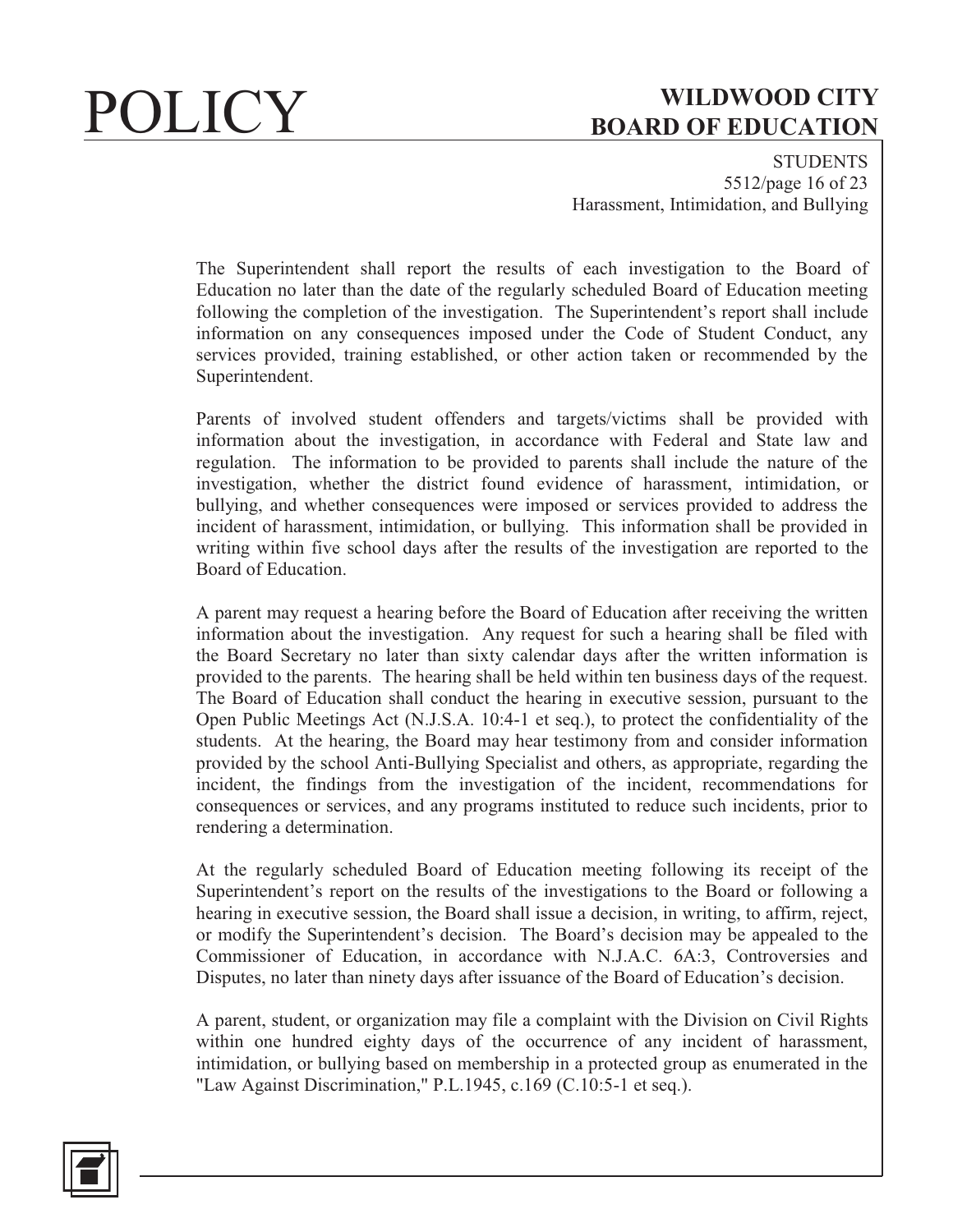**STUDENTS** 5512/page 17 of 23 Harassment, Intimidation, and Bullying

H. Range of Responses to an Incident of Harassment, Intimidation, or Bullying

The Board shall establish a range of responses to harassment, intimidation, and bullying incidents and the Principal and the Anti-Bullying Specialist shall appropriately apply these responses once an incident of harassment, intimidation, or bullying is confirmed. The Superintendent shall respond to confirmed harassment, intimidation, and bullying, according to the parameters described in this Policy. The range of ways in which school staff will respond shall include an appropriate combination of counseling, support services, intervention services, and other programs. The Board recognizes that some acts of harassment, intimidation, or bullying may be isolated incidents requiring the school officials respond appropriately to the individual(s) committing the acts. Other acts may be so serious or parts of a larger pattern of harassment, intimidation, or bullying that they require a response either at the classroom, school building, or school district level or by law enforcement officials.

For every incident of harassment, intimidation, or bullying, the school officials must respond appropriately to the individual who committed the act. The range of responses to confirmed harassment, intimidation, or bullying acts should include individual, classroom, school, or district responses, as appropriate to the findings from each incident. Examples of responses that apply to each of these categories are provided below:

- 1. Individual responses can include consistent and appropriate positive behavioral interventions (e.g., peer mentoring, short-term counseling, life skills groups) intended to remediate the problem behaviors.
- 2. Classroom responses can include class discussions about an incident of harassment, intimidation, or bullying, role plays (when implemented with sensitivity to a student's situation or involvement with harassment, intimidation, and bullying), research projects, observing and discussing audio-visual materials on these subjects, and skill-building lessons in courtesy, tolerance, assertiveness, and conflict management.
- 3. School responses can include theme days, learning station programs, "acts of kindness" programs or awards, use of student survey data to plan prevention and intervention programs and activities, social norms campaigns, posters, public service announcements, "natural helper" or peer leadership programs, "upstander" programs, parent programs, the dissemination of information to students and parents explaining acceptable uses of electronic and wireless communication devices, and harassment, intimidation, and bullying prevention curricula or campaigns.

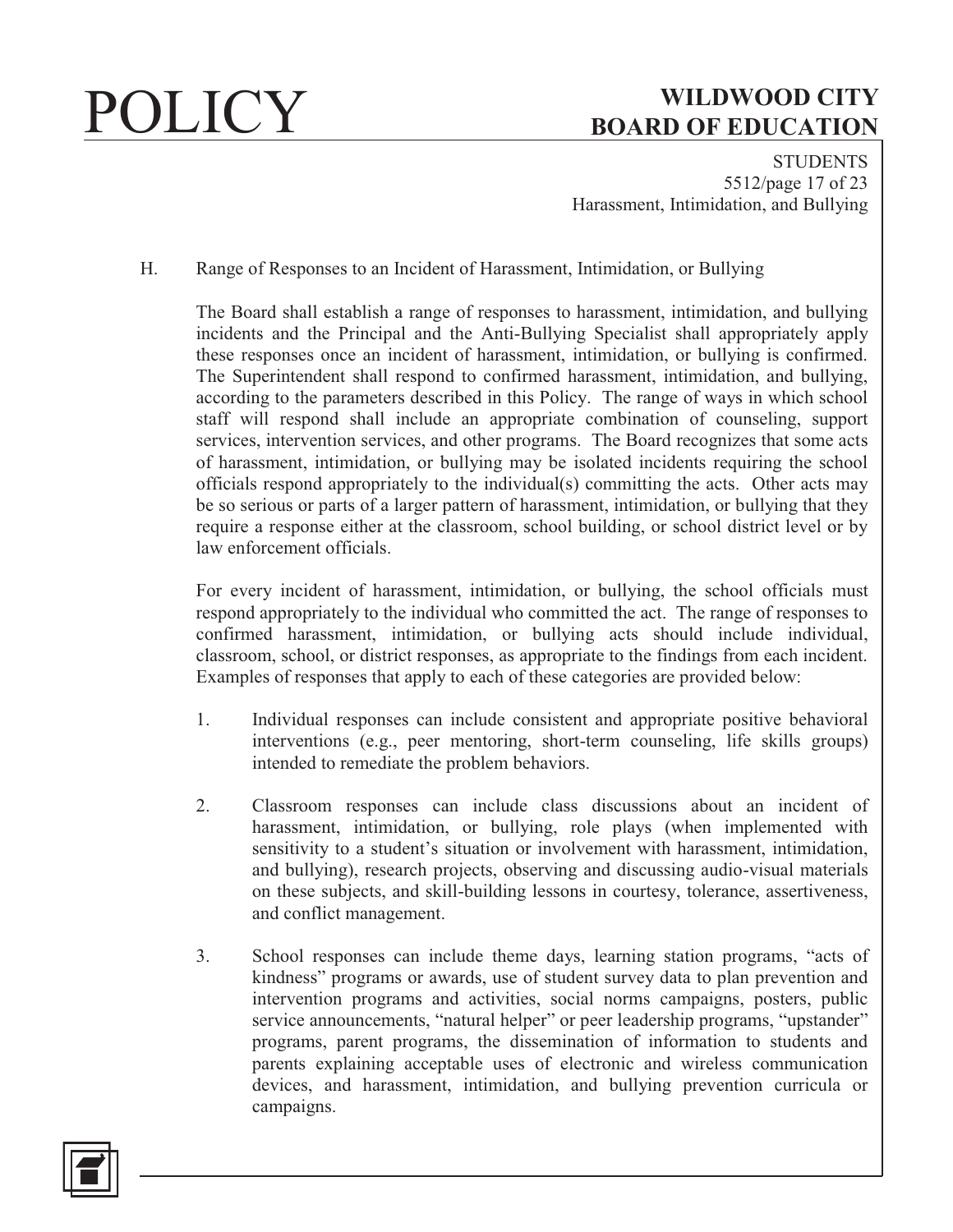**STUDENTS** 5512/page 18 of 23 Harassment, Intimidation, and Bullying

- 4. District-wide responses can comprise of adoption of school-wide programs, including enhancing the school climate, involving the community in policy review and development, providing professional development coordinating with community-based organizations (e.g., mental health, health services, health facilities, law enforcement, faith-based organizations), launching harassment, intimidation, and bullying prevention campaigns.
- I. Reprisal or Retaliation Prohibited

The Board prohibits a Board member, school employee, contracted service provider who has contact with students, school volunteer, or student from engaging in reprisal, retaliation, or false accusation against a victim, witness, or one with reliable information, or any other person who has reliable information about an act of harassment, intimidation, or bullying or who reports an act of harassment, intimidation, or bullying. The consequence and appropriate remedial action for a person who engages in reprisal or retaliation shall be determined by the administrator after consideration of the nature, severity, and circumstances of the act, in accordance with case law, Federal and State statutes and regulations, and district policies and procedures. All suspected acts of reprisal or retaliation will be taken seriously and appropriate responses will be made in accordance with the totality of the circumstances.

Examples of consequences and remedial measures for students who engage in reprisal or retaliation are listed and described in the Consequences and Appropriate Remedial Actions section of this Policy.

Examples of consequences for a school employee or a contracted service provider who has contact with students who engage in reprisal or retaliation may include, but not be limited to: verbal or written reprimand, increment withholding, legal action, disciplinary action, termination, and/or bans from providing services, participating in school districtsponsored programs, or being in school buildings or on school grounds. Remedial measures may include, but not be limited to: in or out-of-school counseling, professional development programs, and work environment modifications.

Examples of consequences for a Board member who engages in reprisal or retaliation may include, but not be limited to: reprimand, legal action, and other action authorized by statute or administrative code. Remedial measures may include, but not be limited to: counseling and professional development.

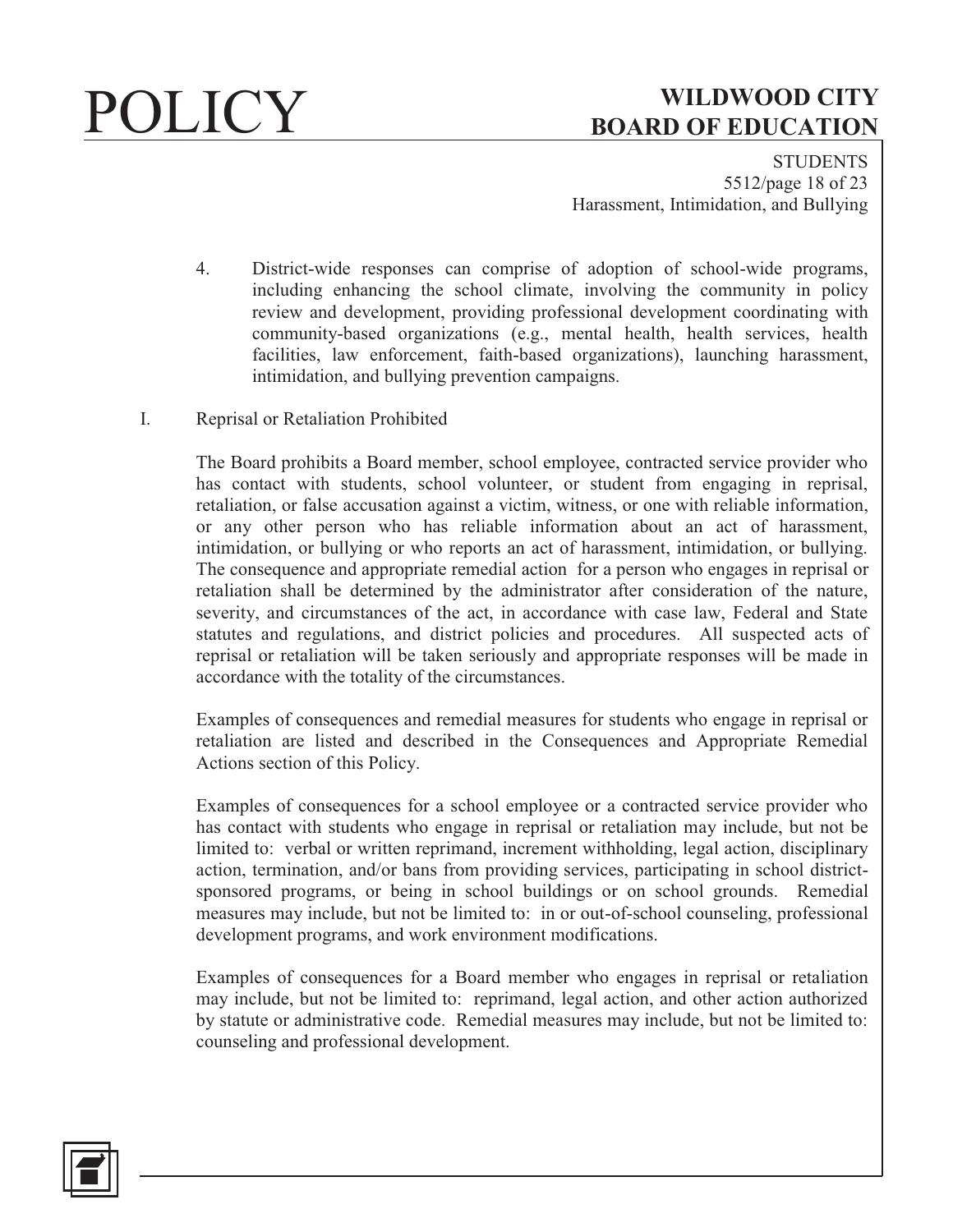**STUDENTS** 5512/page 19 of 23 Harassment, Intimidation, and Bullying

J. Consequences and Appropriate Remedial Action for False Accusation

The Board prohibits any person from falsely accusing another as a means of retaliation or as a means of harassment, intimidation, or bullying.

- 1. Students Consequences and appropriate remedial action for a student found to have falsely accused another as a means of harassment, intimidation, or bullying or as a means of retaliation may range from positive behavioral interventions up to and including suspension or expulsion, as permitted under N.J.S.A. 18A:37-1 et seq., Discipline of Students and as set forth in N.J.A.C. 6A:16-7.2, Short-term Suspensions, N.J.A.C. 6A:16-7, Long-term Suspensions and N.J.A.C. 6A:16-7.5, Expulsions and those listed and described in the Consequences and Appropriate Remedial Actions section of this Policy.
- 2. School Employees Consequences and appropriate remedial action for a school employee or contracted service provider who has contact with students found to have falsely accused another as a means of harassment, intimidation, or bullying or as a means of retaliation could entail discipline in accordance with district policies, procedures, and agreements which may include, but not be limited to: reprimand, suspension, increment withholding, termination, and/or bans from providing services, participating in school district-sponsored programs, or being in school buildings or on school grounds. Remedial measures may include, but not be limited to: in or out-of-school counseling, professional development programs, and work environment modifications.
- 3. Visitors or Volunteers Consequences and appropriate remedial action for a visitor or volunteer found to have falsely accused another as a means of harassment, intimidation, or bullying or as a means of retaliation could be determined by the school administrator after consideration of the nature, severity, and circumstances of the act, including law enforcement reports or other legal actions, removal of buildings or grounds privileges, or prohibiting contact with students or the provision of student services. Remedial measures may include, but not be limited to: in or out-of-school counseling, professional development programs, and work environment modifications.
- K. Harassment, Intimidation, and Bullying Policy Publication and Dissemination

This Policy will be disseminated annually by the Superintendent to all school employees, contracted service providers who have contact with students, school volunteers, students, and parents who have children enrolled in a school in the district, along with a statement explaining the Policy applies to all acts of harassment, intimidation, or bullying, pursuant to N.J.S.A. 18A:37-14 that occur on school property, at school-sponsored functions, or on a school bus and, as appropriate, acts that occur off school grounds.

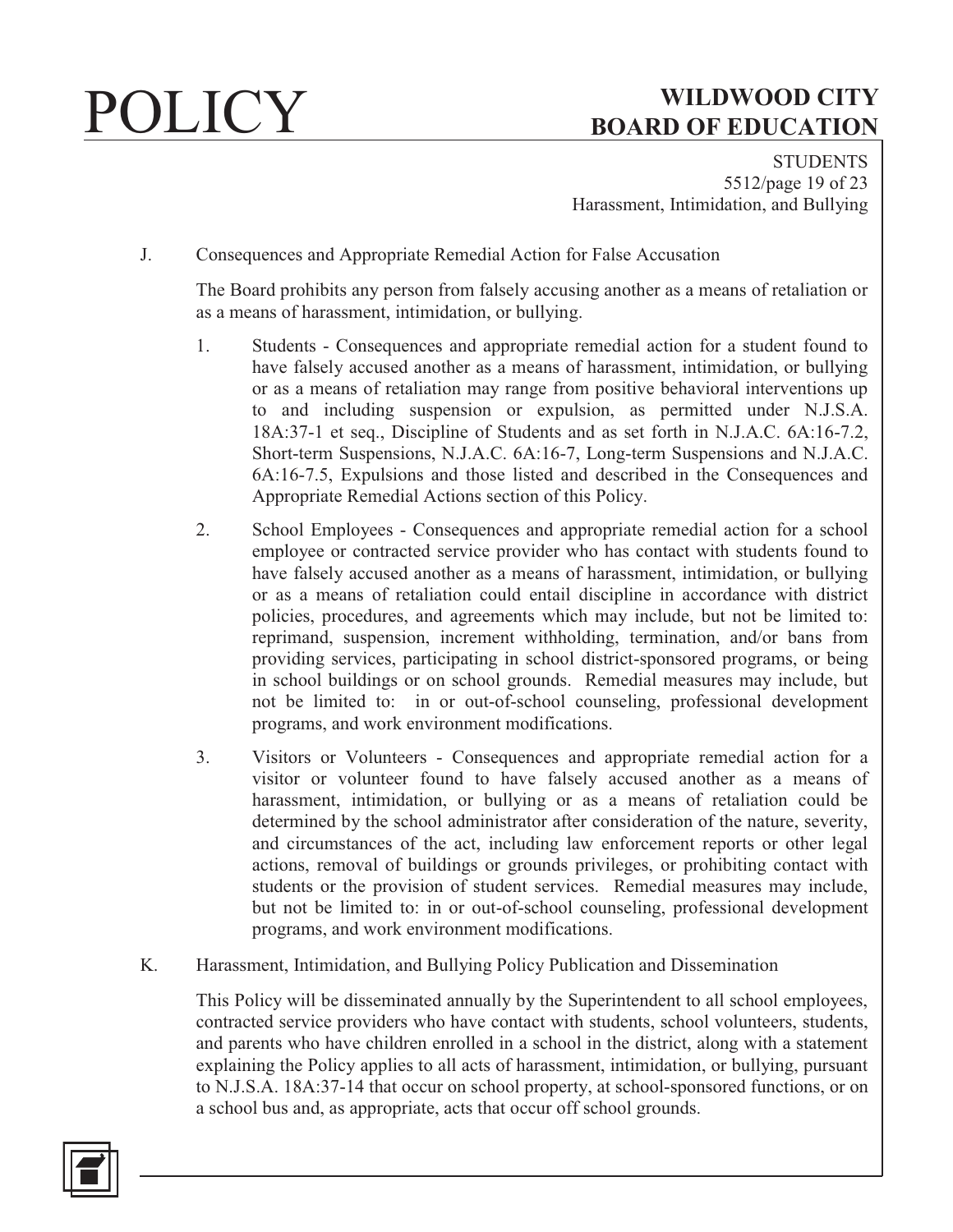**STUDENTS** 5512/page 20 of 23 Harassment, Intimidation, and Bullying

The Superintendent shall ensure that notice of this Policy appears in the student handbook and all other publications of the school district that set forth the comprehensive rules, procedures, and standards for schools within the school district.

The Superintendent shall post a link to the district's Harassment, Intimidation, and Bullying Policy that is prominently displayed on the homepage of the school district's website. The district will notify students and parents this Harassment, Intimidation, and Bullying Policy is available on the school district's website.

The Superintendent shall post the name, school phone number, school address, and school email address of the district Anti-Bullying Coordinator on the home page of the school district's website. Each Principal shall post the name, school phone number, address, and school email address of both the Anti-Bullying Specialist and the district Anti-Bullying Coordinator on the home page of each school's website.

### L. Harassment, Intimidation, and Bullying Training and Prevention Programs

The Superintendent and Principal(s) shall provide training on the school district's Harassment, Intimidation, and Bullying Policy to current and new school employees; including administrators, instructors, student support services, administrative/office support, transportation, food service, facilities/maintenance; contracted service providers; and volunteers who have significant contact with students; and persons contracted by the district to provide services to students. The training shall include instruction on preventing bullying on the basis of the protected categories enumerated in N.J.S.A. 18A:37-14 and other distinguishing characteristics that may incite incidents of discrimination, harassment, intimidation, or bullying.

Each public school teacher and educational services professional shall be required to complete at least two hours of instruction in harassment, intimidation, and bullying prevention within each five year professional development period as part of the professional development requirement pursuant to N.J.S.A. 18:37-22.d. The required two hours of suicide prevention instruction shall include information on the risk of suicide and incidents of harassment, intimidation, or bullying and information on reducing the risk of suicide in students who are members of communities identified as having members at high risk of suicide.

Each newly elected or appointed Board member must complete, during the first year of the member's first term, a training program on harassment, intimidation, and bullying in accordance with the provisions of N.J.S.A. 18A:12-33.

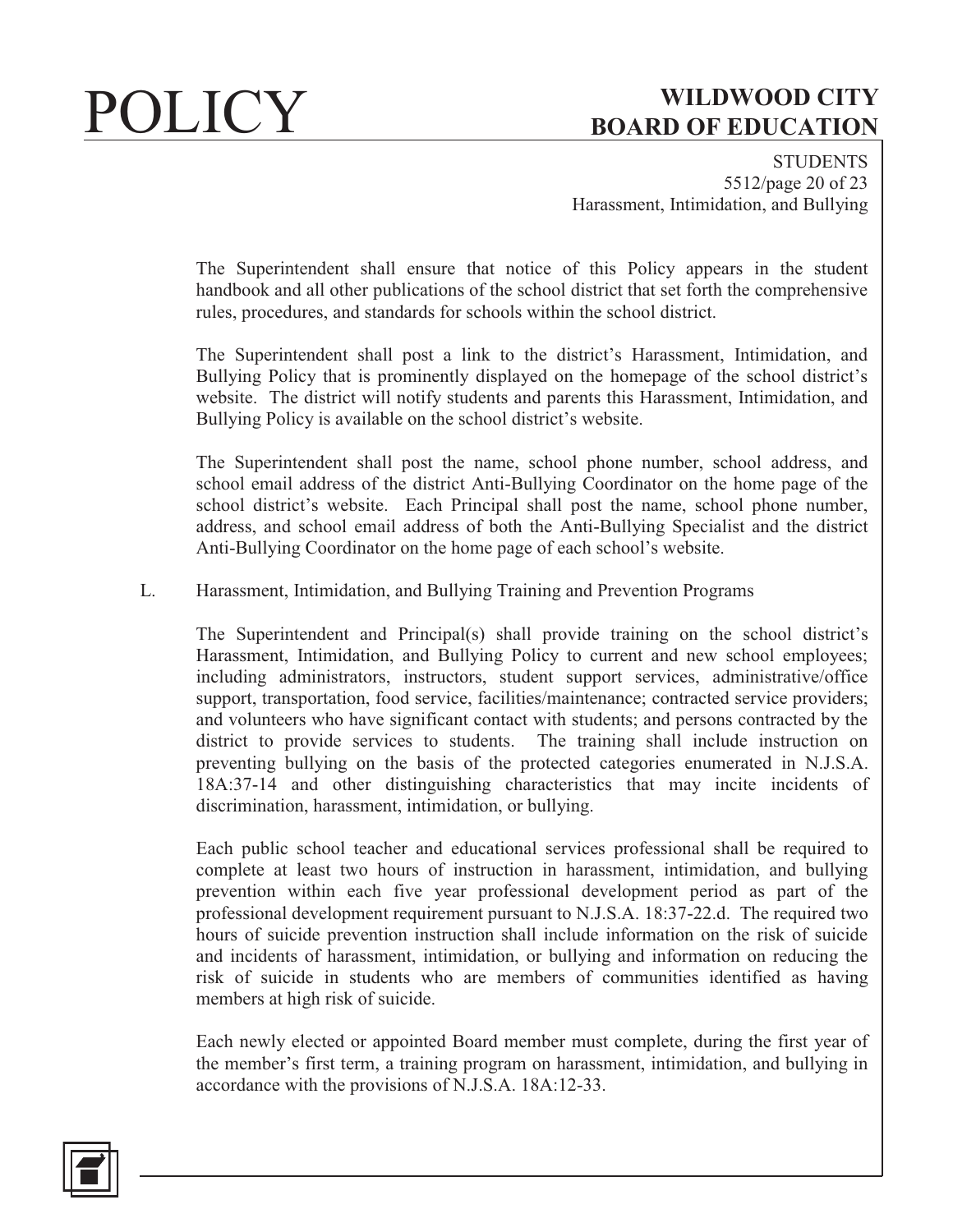**STUDENTS** 5512/page 21 of 23 Harassment, Intimidation, and Bullying

The school district shall provide time during the usual school schedule for the Anti-Bullying Coordinator and each school Anti-Bullying Specialist to participate in harassment, intimidation, and bullying training programs.

A school leader shall complete school leader training that shall include information on the prevention of harassment, intimidation, and bullying as required in N.J.S.A. 18A:26-8.2.

The school district shall annually observe a "Week of Respect" beginning with the first Monday in October. In order to recognize the importance of character education, the school district will observe the week by providing age-appropriate instruction focusing on the prevention of harassment, intimidation, and bullying as defined in N.J.S.A. 18A:37-14. Throughout the school year the district will provide ongoing age-appropriate instruction on preventing harassment, intimidation, or bullying, in accordance with the Core Curriculum Content Standards, pursuant to N.J.S.A. 18A:37-29.

The school district and each school in the district will annually establish, implement, document, and assess harassment, intimidation, and bullying prevention programs or approaches, and other initiatives in consultation with school staff, students, administrators, volunteers, parents, law enforcement, and community members. The programs or approaches and other initiatives shall be designed to create school-wide conditions to prevent and address harassment, intimidation, and bullying in accordance with the provisions of N.J.S.A. 18A:37-17 et seq.

M. Harassment, Intimidation, and Bullying Policy Reevaluation, Reassessment and Review

The Superintendent shall develop and implement a process for annually discussing the school district's Harassment, Intimidation, and Bullying Policy with students.

The Superintendent, Principal(s), and the Anti-Bullying Coordinator, with input from the schools' Anti-Bullying Specialists, shall annually conduct a reevaluation, reassessment, and review of the Harassment, Intimidation, and Bullying Policy, and any report(s) and/or finding(s) of the School Safety/School Climate Team(s). The Superintendent shall recommend to the Board necessary revisions and additions to the Policy consistent with N.J.S.A. 18A:37-15.c., as well as to harassment, intimidation, and bullying prevention programs and approaches based on the findings from the evaluation, reassessment, and review.

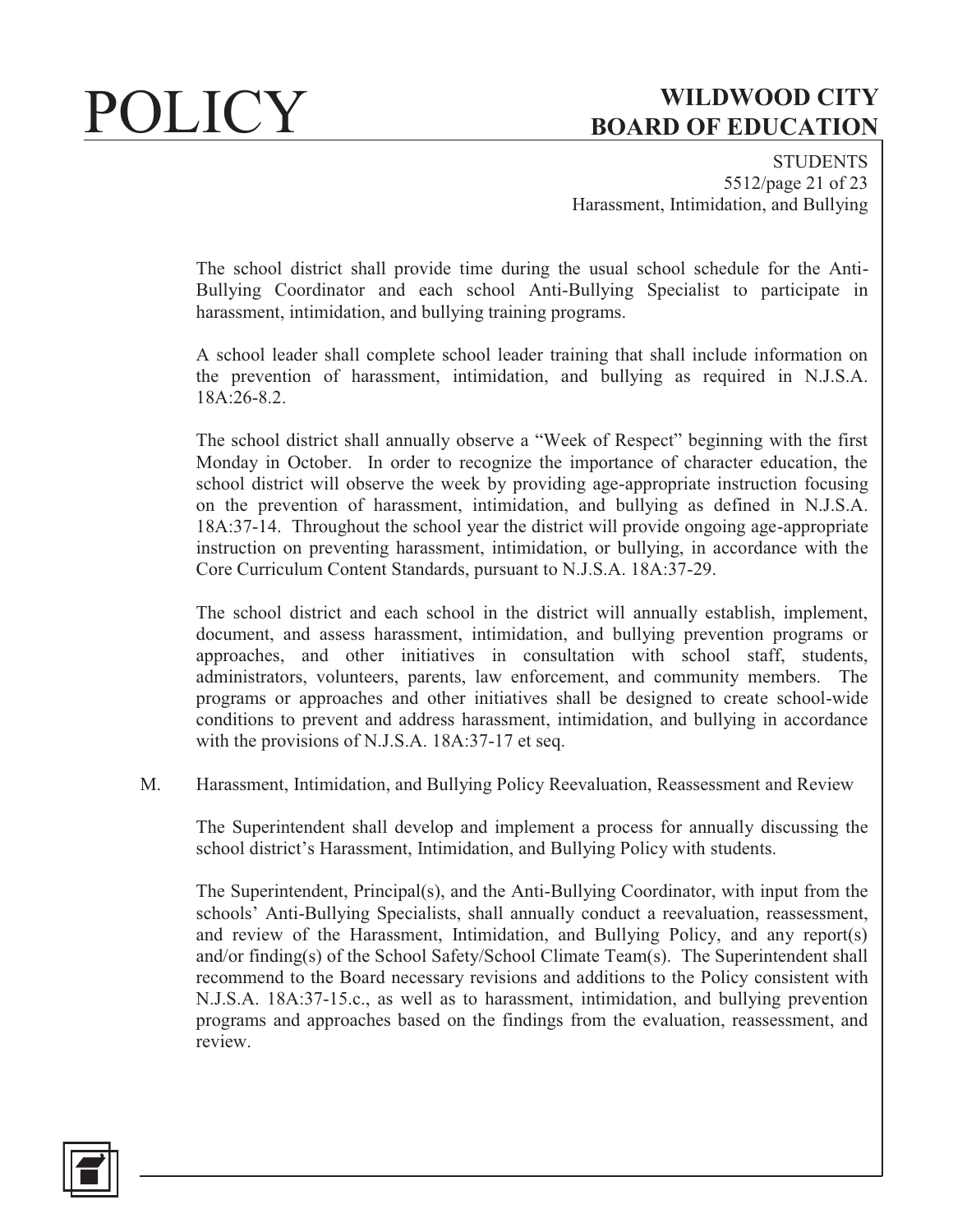**STUDENTS** 5512/page 22 of 23 Harassment, Intimidation, and Bullying

N. Reports to Board of Education and New Jersey Department of Education

The Superintendent shall report two times each school year, between September 1 and January 1 and between January 1 and June 30 at a public hearing all acts of violence, vandalism, and harassment, intimidation, and bullying which occurred during the previous reporting period in accordance with the provisions of N.J.S.A. 18A:17-46. The information shall also be reported to the New Jersey Department of Education in accordance with N.J.S.A. 18A:17-46.

O. School and District Grading Requirements

Each school and each district shall receive a grade for the purpose of assessing their efforts to implement policies and programs consistent with the provisions of N.J.S.A. 18:37-13 et seq. The grade received by a school and the district shall be posted on the homepage of the school's website and the district's website in accordance with the provisions of N.J.S.A. 18A:17-46. A link to the report that was submitted by the Superintendent to the Department of Education shall also be available on the school district's website. This information shall be posted on the websites within ten days of receipt of the grade for each school and the district.

P. Reports to Law Enforcement

Some acts of harassment, intimidation, and bullying may be bias-related acts and potentially bias crimes and school officials must report to law enforcement officials either serious acts or those which may be part of a larger pattern in accordance with the provisions of the Memorandum of Agreement Between Education and Law Enforcement Officials.

Q. Collective Bargaining Agreements and Individual Contracts

Nothing in N.J.S.A. 18A:37-13.1 et seq. may be construed as affecting the provisions of any collective bargaining agreement or individual contract of employment in effect on the Anti-Bullying Bill of Rights Act's effective date (January 5, 2011). N.J.S.A. 18A:37-30.

The Board of Education prohibits the employment of or contracting for school staff positions with individuals whose criminal history record check reveals a record of conviction for a crime of bias intimidation or conspiracy to commit or attempt to commit a crime of bias intimidation.